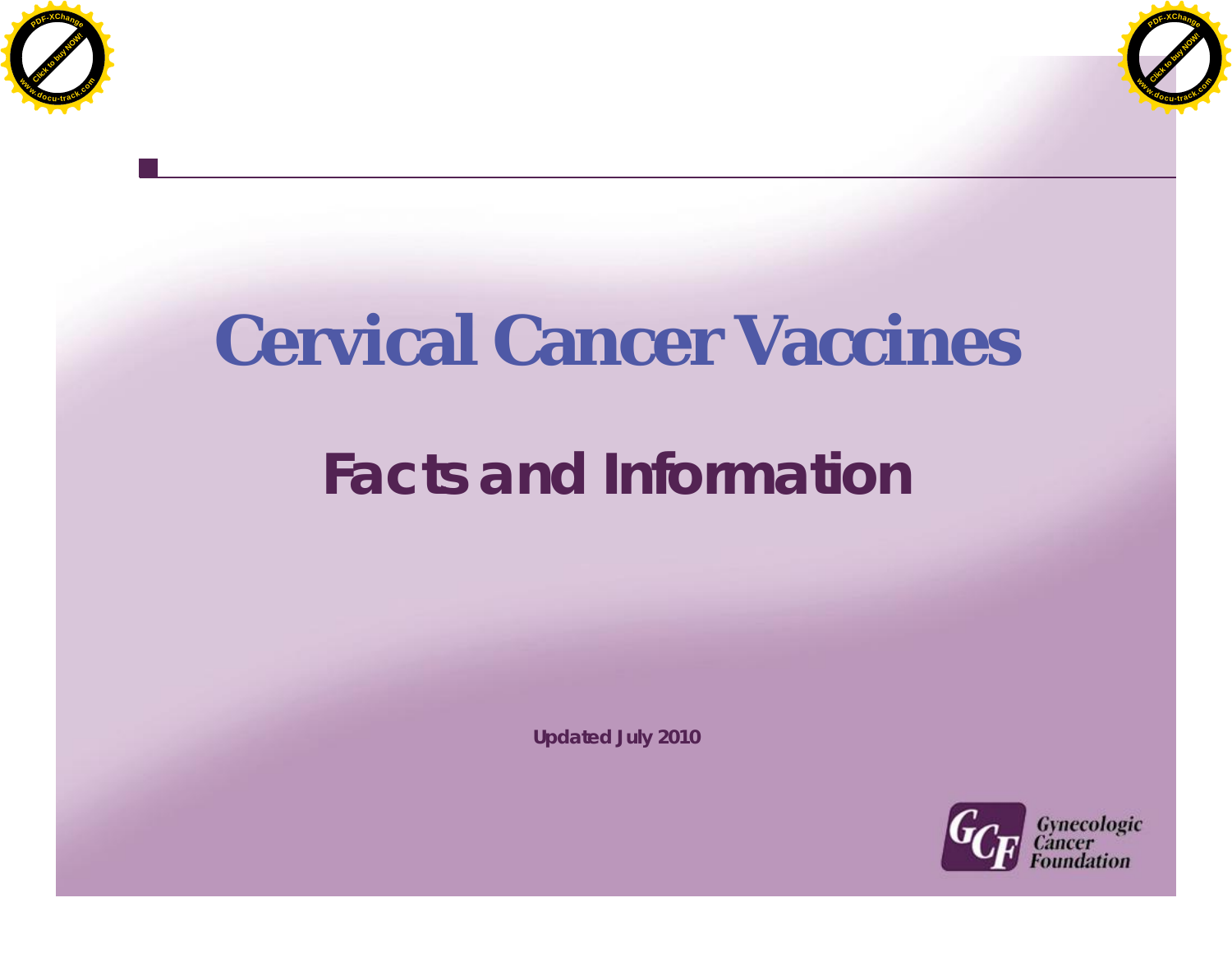



# **Presentation Overview**

- **These slides will discuss three topics:**
	- **Cervical cancer screening and Pap Tests**
	- **Information about Human Papillomavirus (HPV)**
	- **Information about cervical cancer vaccines**



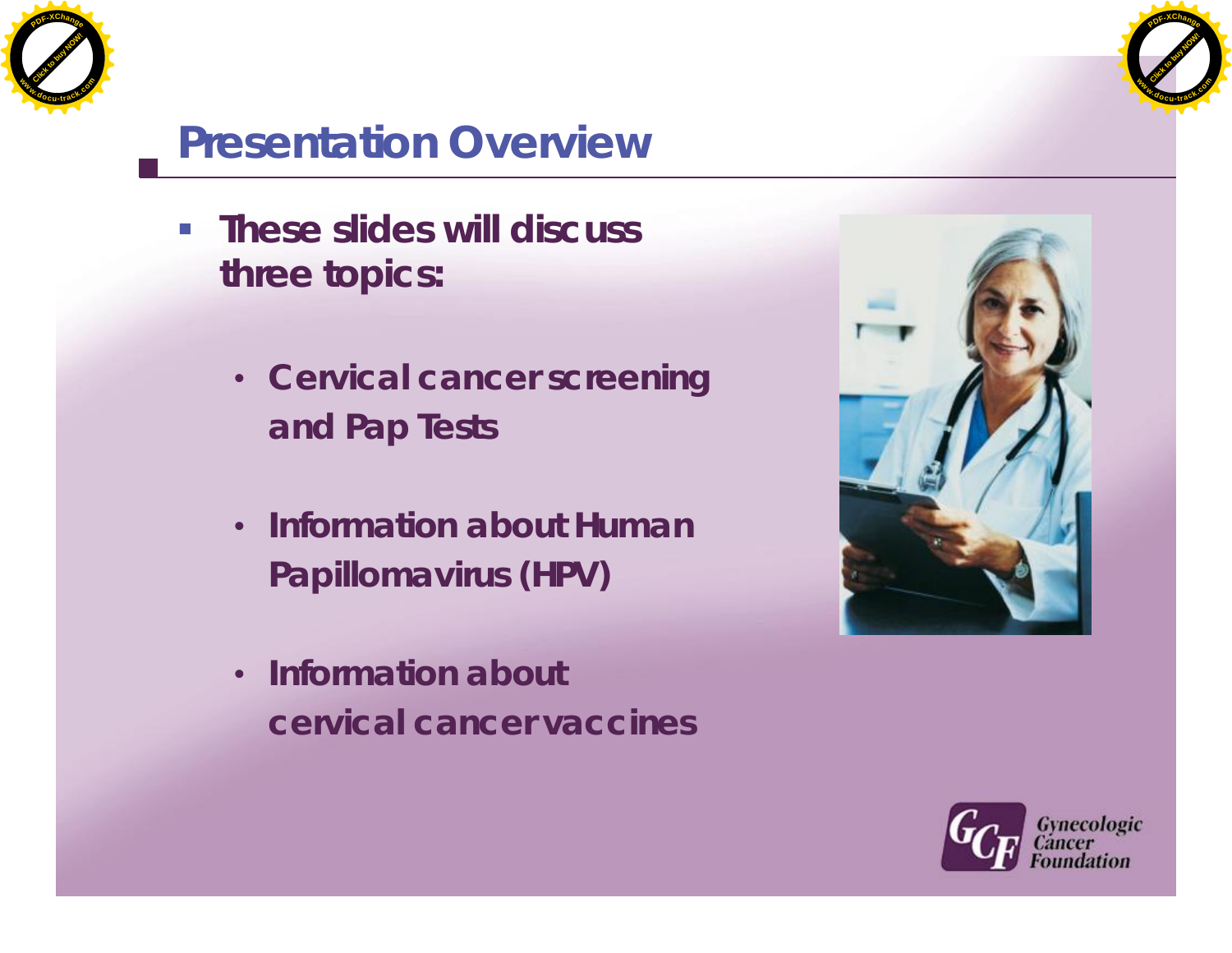



# **Cervical Cancer Screening and Pap Tests**

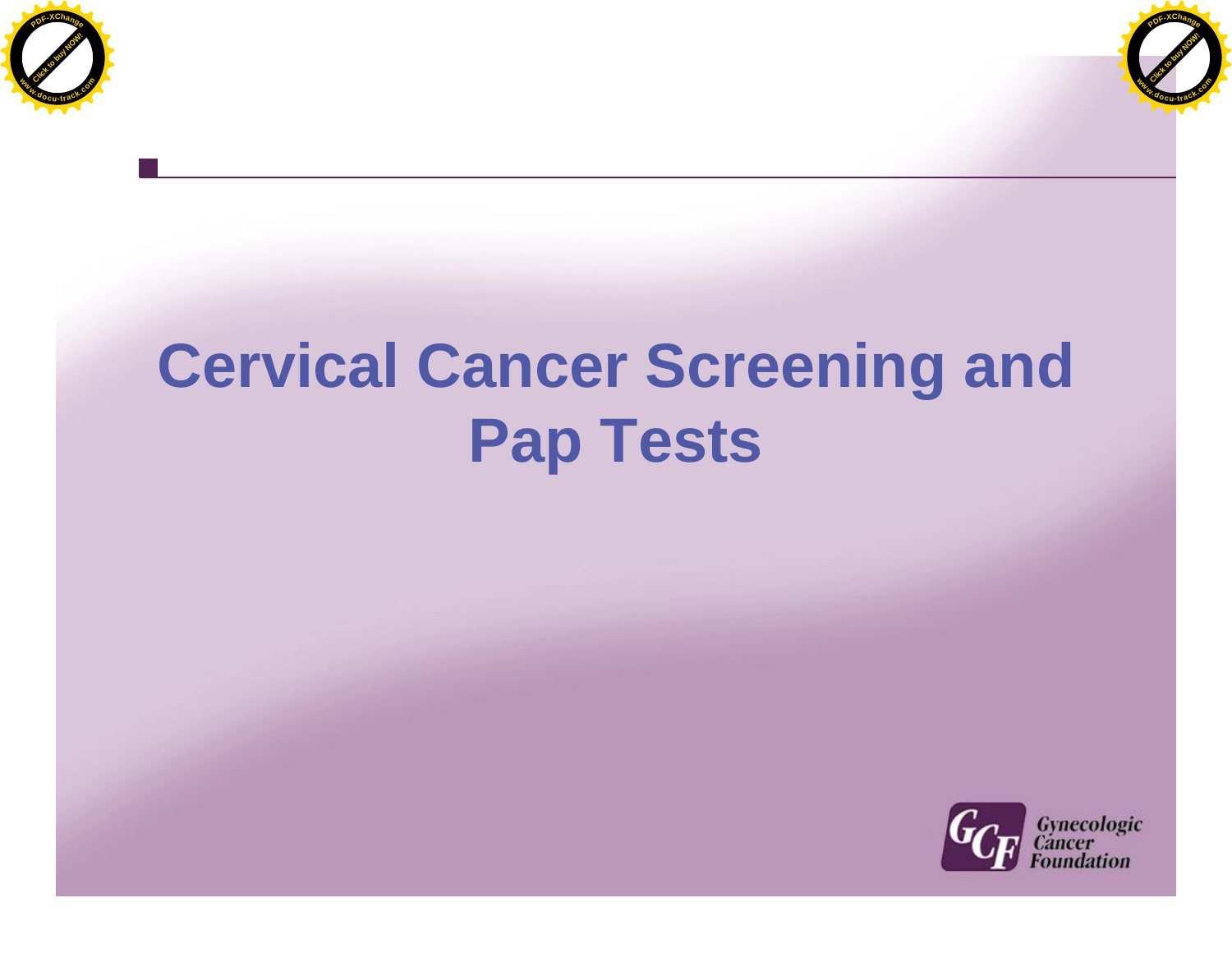



#### **What is Cervical Cancer?**

- **Worldwide, cervical cancer is the second most common cause of cancer deaths among women.**
- **The central cause of cervical cancer is the Human Papillomavirus - HPV.**
- **There is very good screening for cervical cancer which includes a Pap test and may include HPV testing if recommended by your health care provider.**

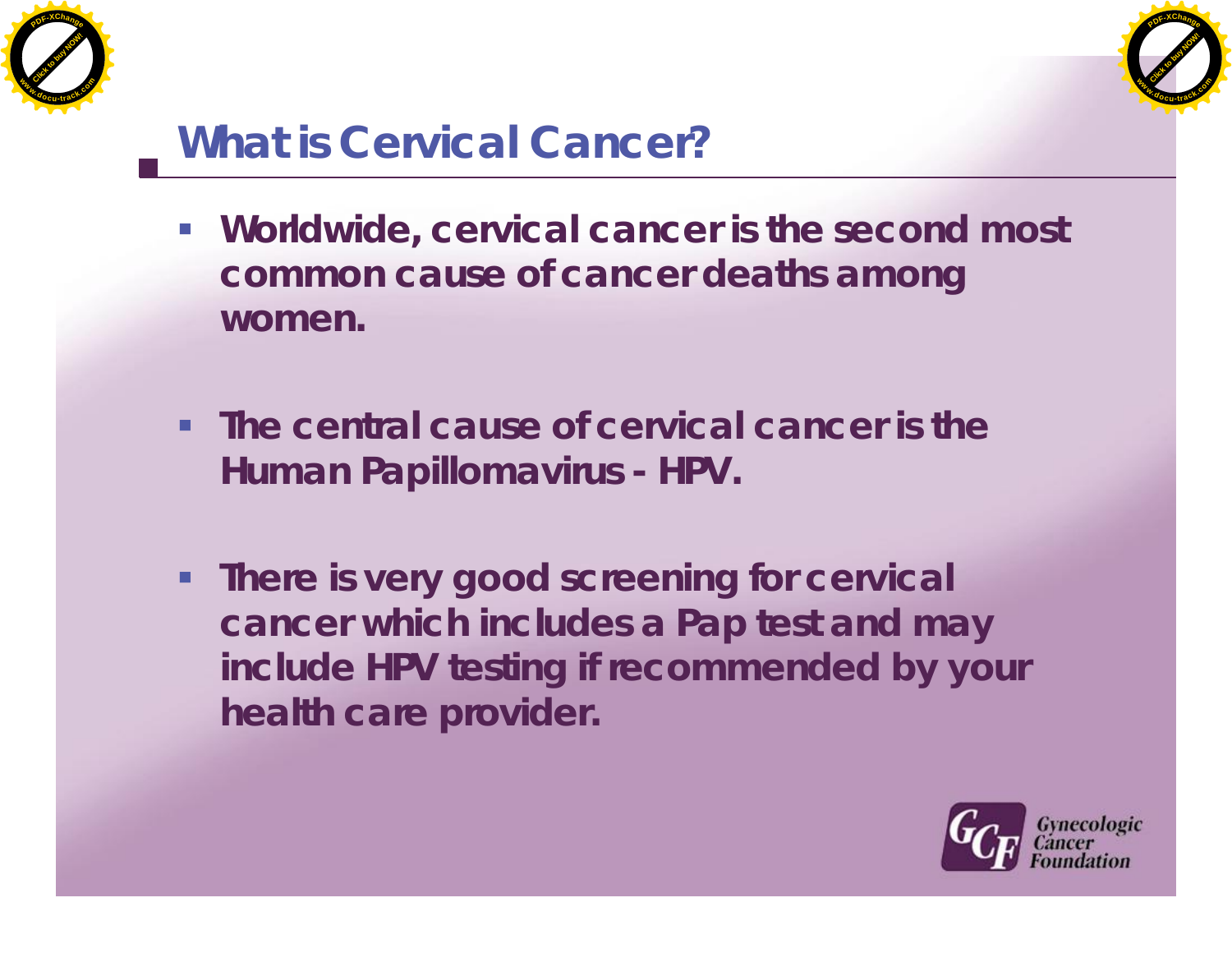



#### **What is the Cervix?**

- **It is the mouth of the uterus (womb)**
- **The cervix is responsible for keeping an unborn fetus inside the womb until the fetus is mature enough for delivery.**



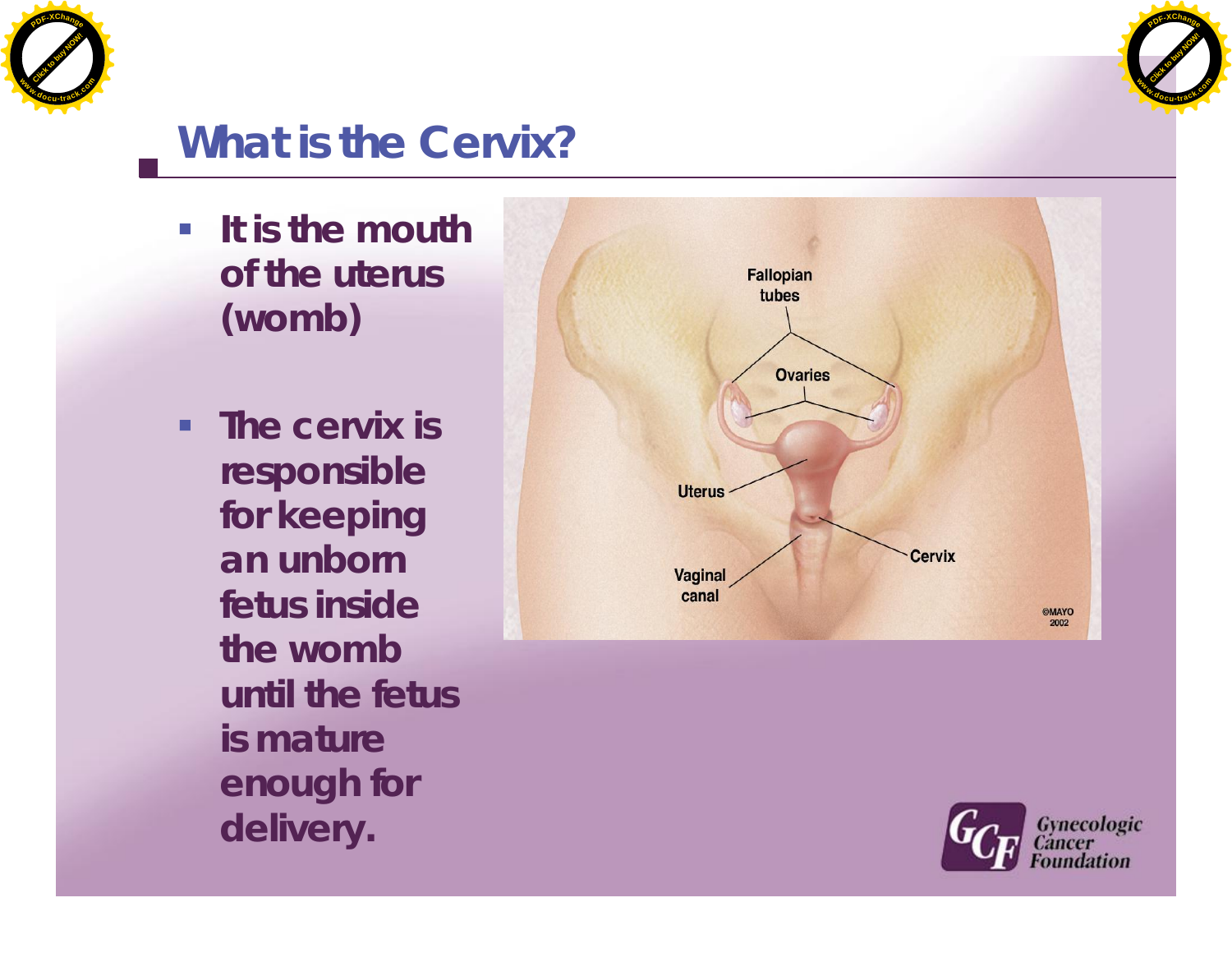



**Gynecologic** 

# **The Pap Test**

- **The Pap test is an essential part of cervical cancer screening.**
- **The Pap test is a very simple and important test. The health care providers uses the Pap test to see if there are any changes (abnormal cells) in the cervix that occur before you get cancer.**
- **Pap tests are important because these cervix changes may occur without you knowing it.**
- **If you have pain or discharge, it is not due to these changes.**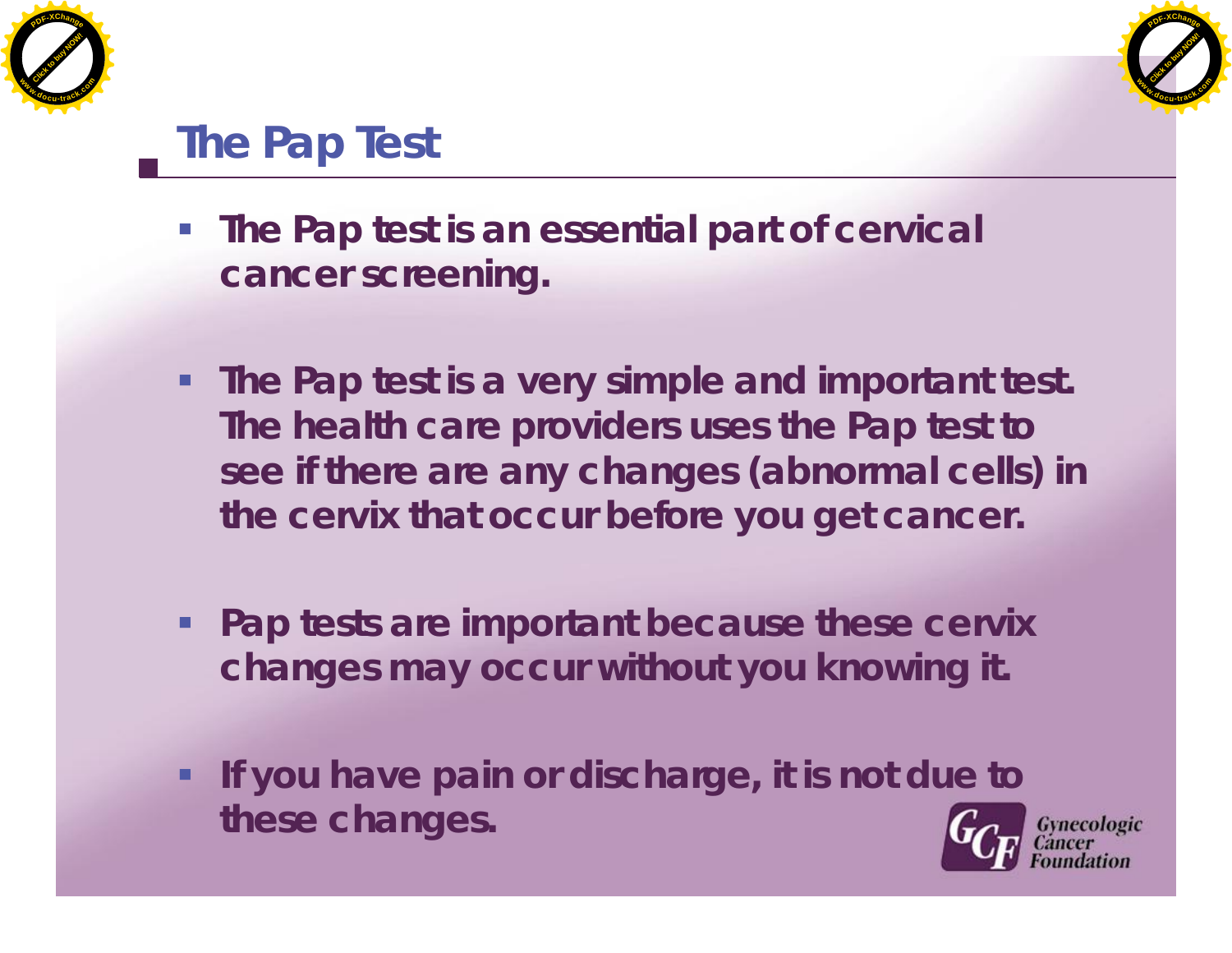



# **What Happens during a Pap Test?**

- **Your health care provider uses a tool called a speculum to hold the vagina open to see the upper part of the vagina and the cervix.**
- **Then the health care provider uses a small brush to get some cells from the cervix and vagina.**

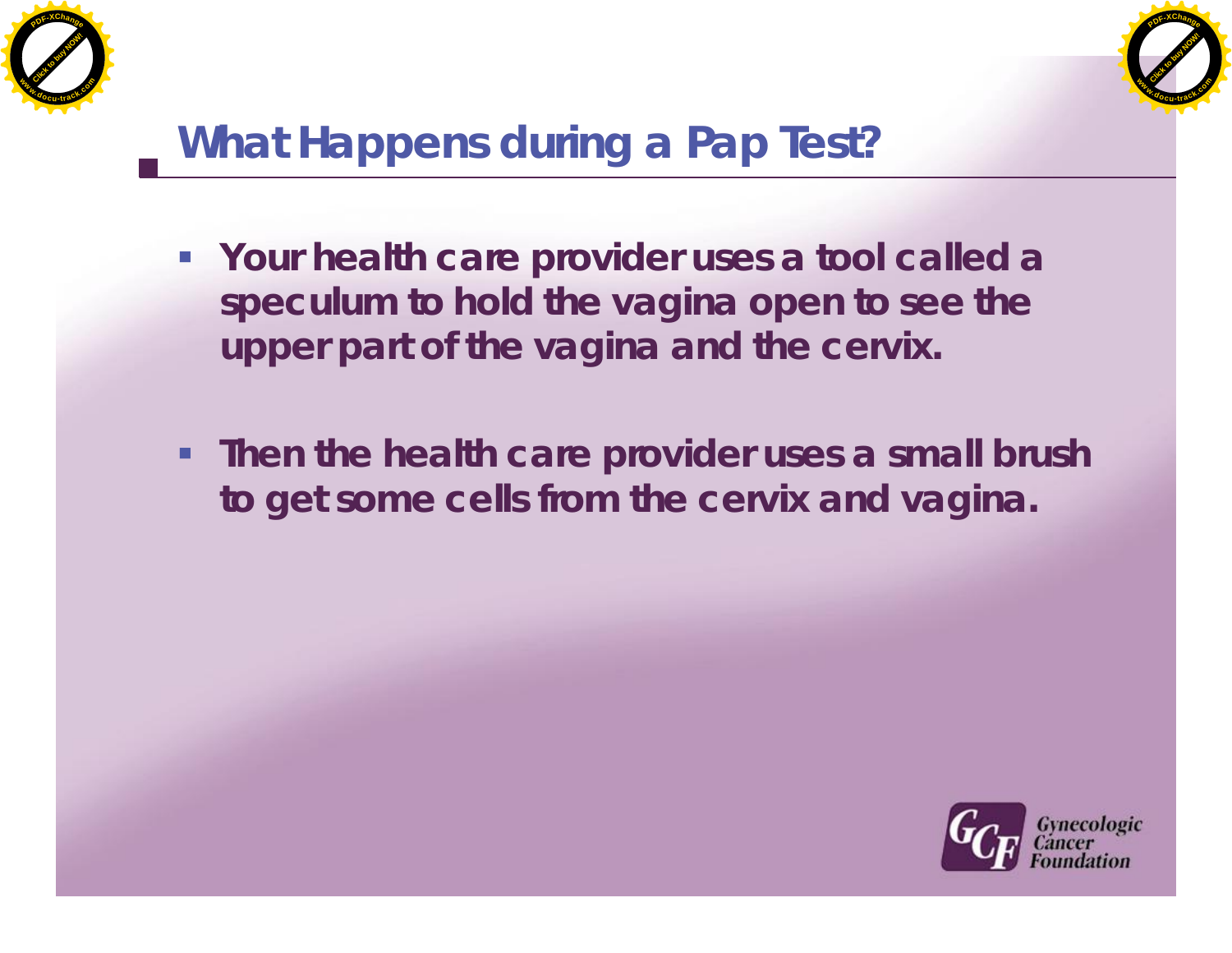



### **When Should I Get the Pap Test?**

- **Begin at the age of 21.**
- **Between 21 & 29 years of age, screen generally every 2 years.**
- **Between 30 & 65 or 70 years of age, women who are low risk for precancerous changes can be screened every 3 years.**
	- **Ask your health care provider if you are low risk**
- **Women of any age who are higher risk for precancerous cells may need screening more frequently.**
- **Talk with your health care provider about the schedule that is right for you.**

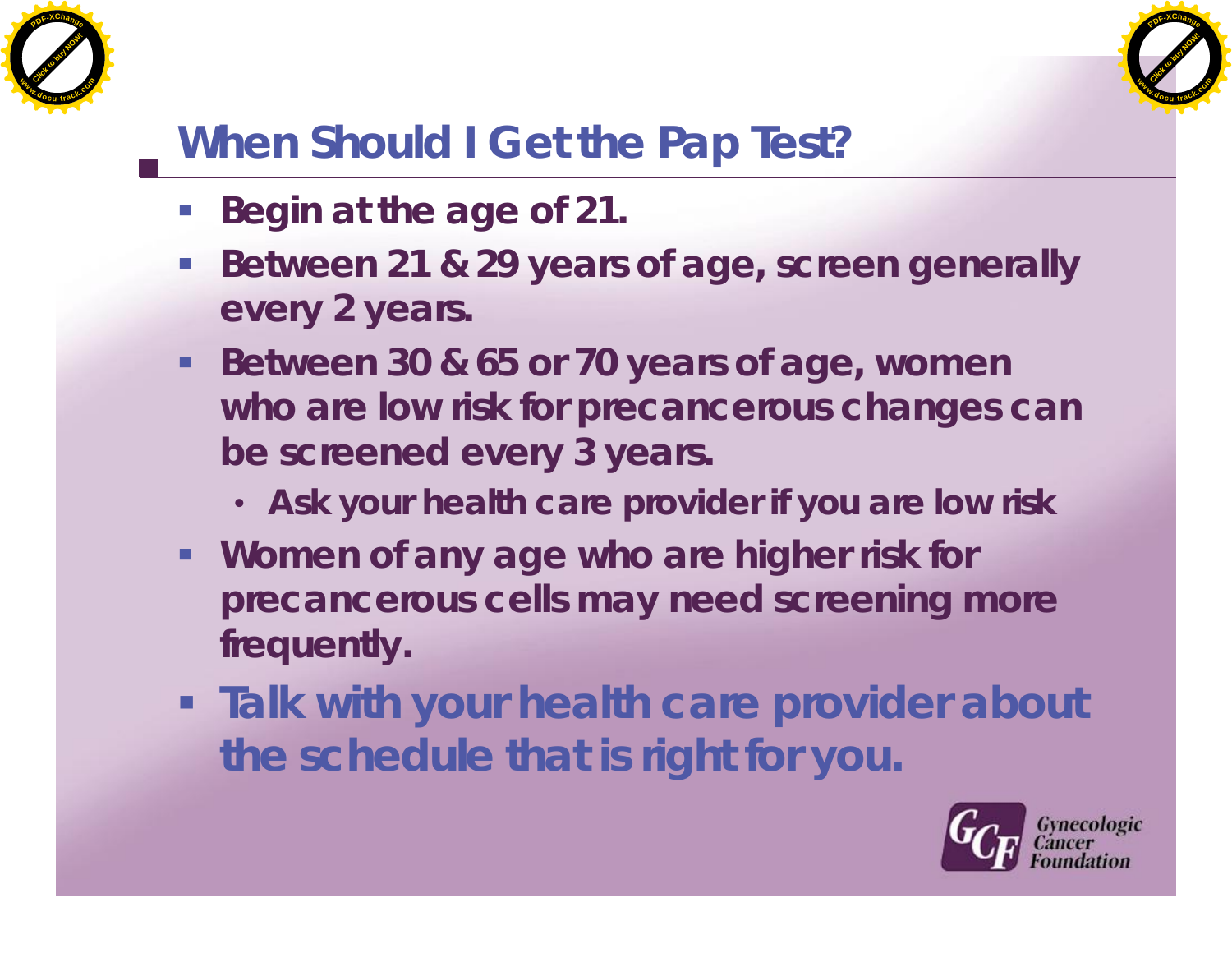



# **Get an Exam Every Year**

- **Make sure you have an exam every year even though you don't need a Pap test that year.**
- **Even if you've had a Pap test, it is important to report any symptoms of abnormal vaginal bleeding, discharge or pain to your health care provider.**
- **Discuss with your health care provider additional preventive steps to protect your health and ensure that you stay well.**

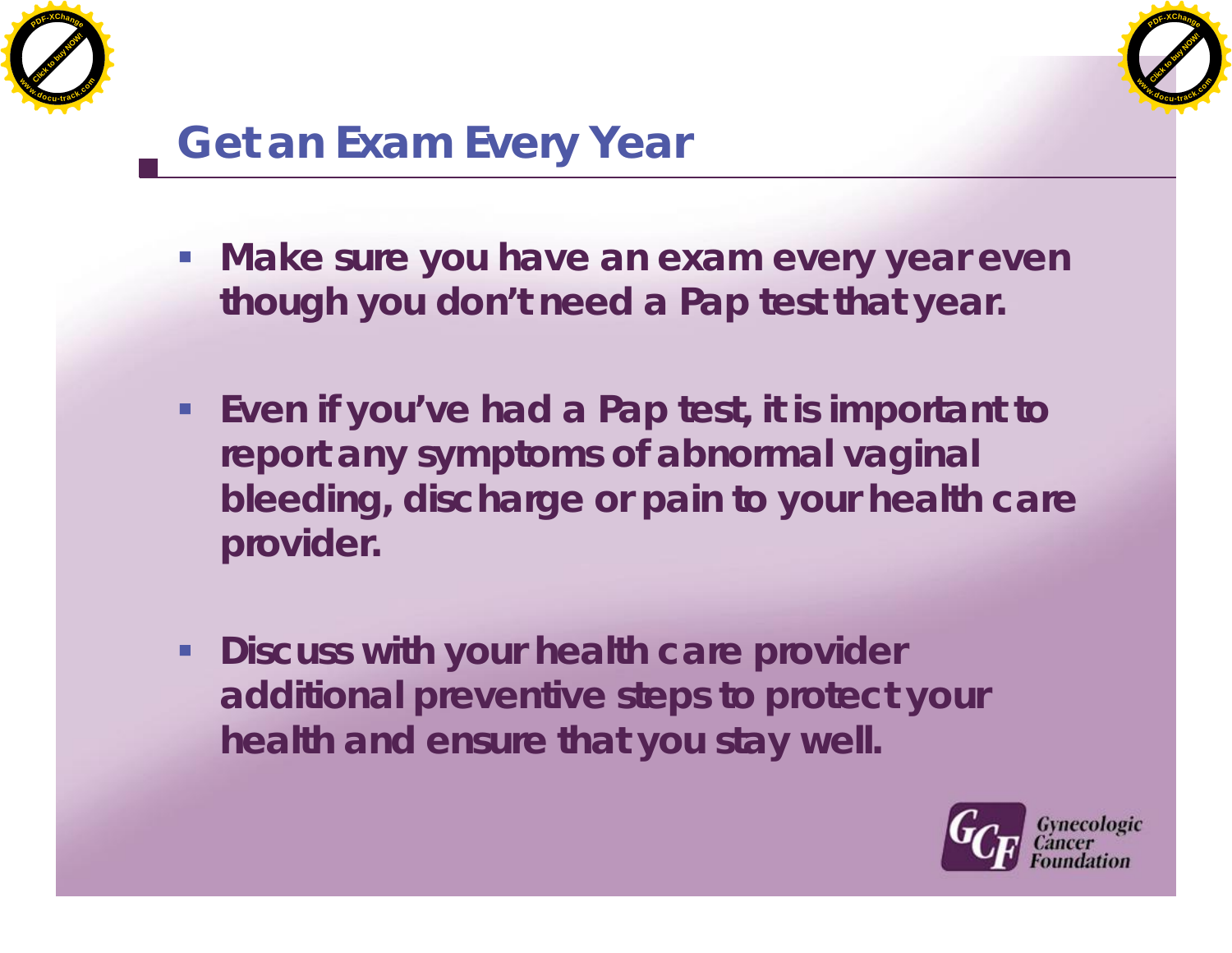



# **HPV Information**

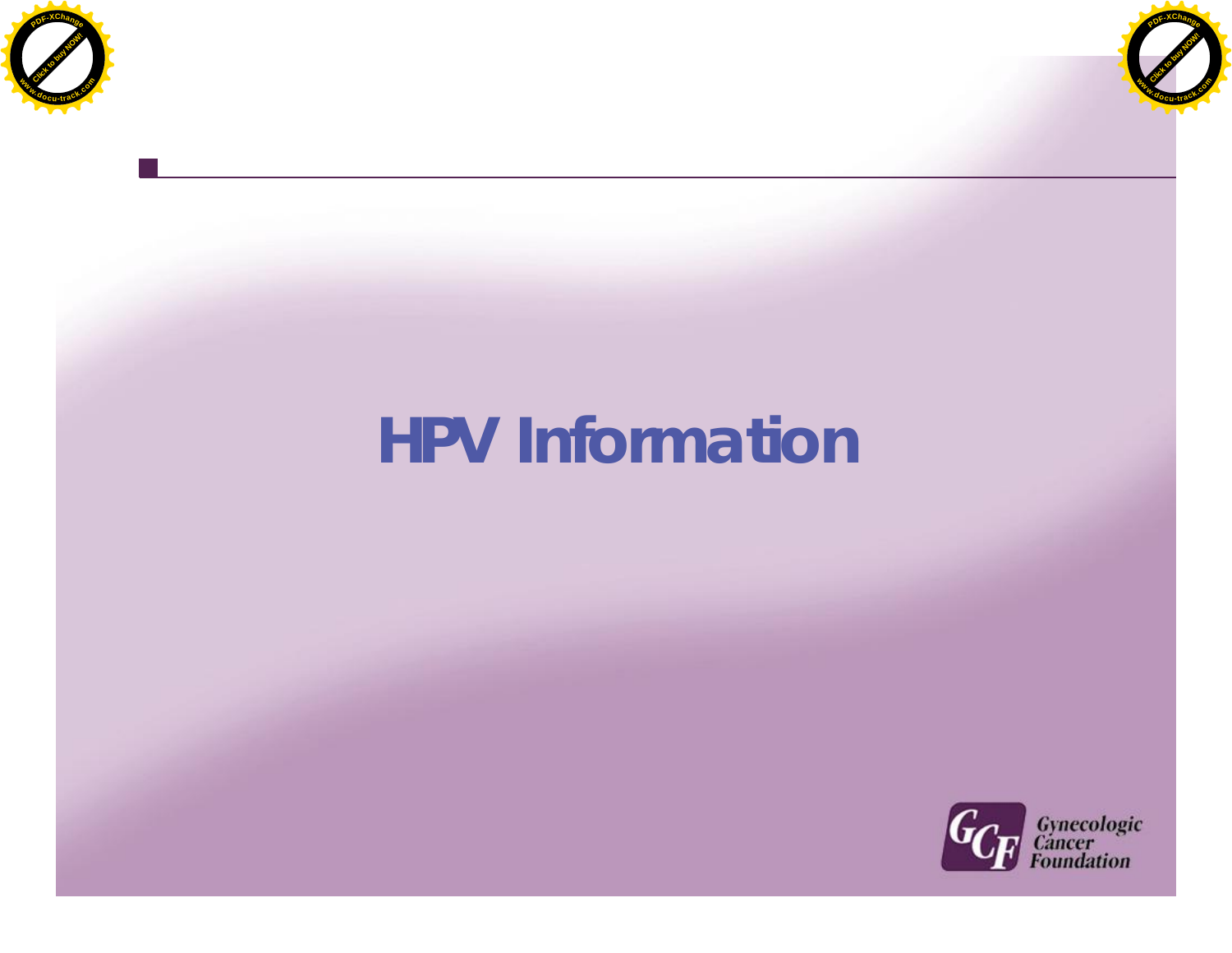



# **What is HPV?**

- **HPV stands for Human Papillomavirus.**
- **HPV** is a sexually transmitted infection that can **lead to cervical cancer.**
- **While most women will be exposed to HPV, very few will develop any cervical disease. Far fewer will ever develop cervical cancer.**
- **HPV also causes a variety of problems like common warts, genital warts and plantar warts.**

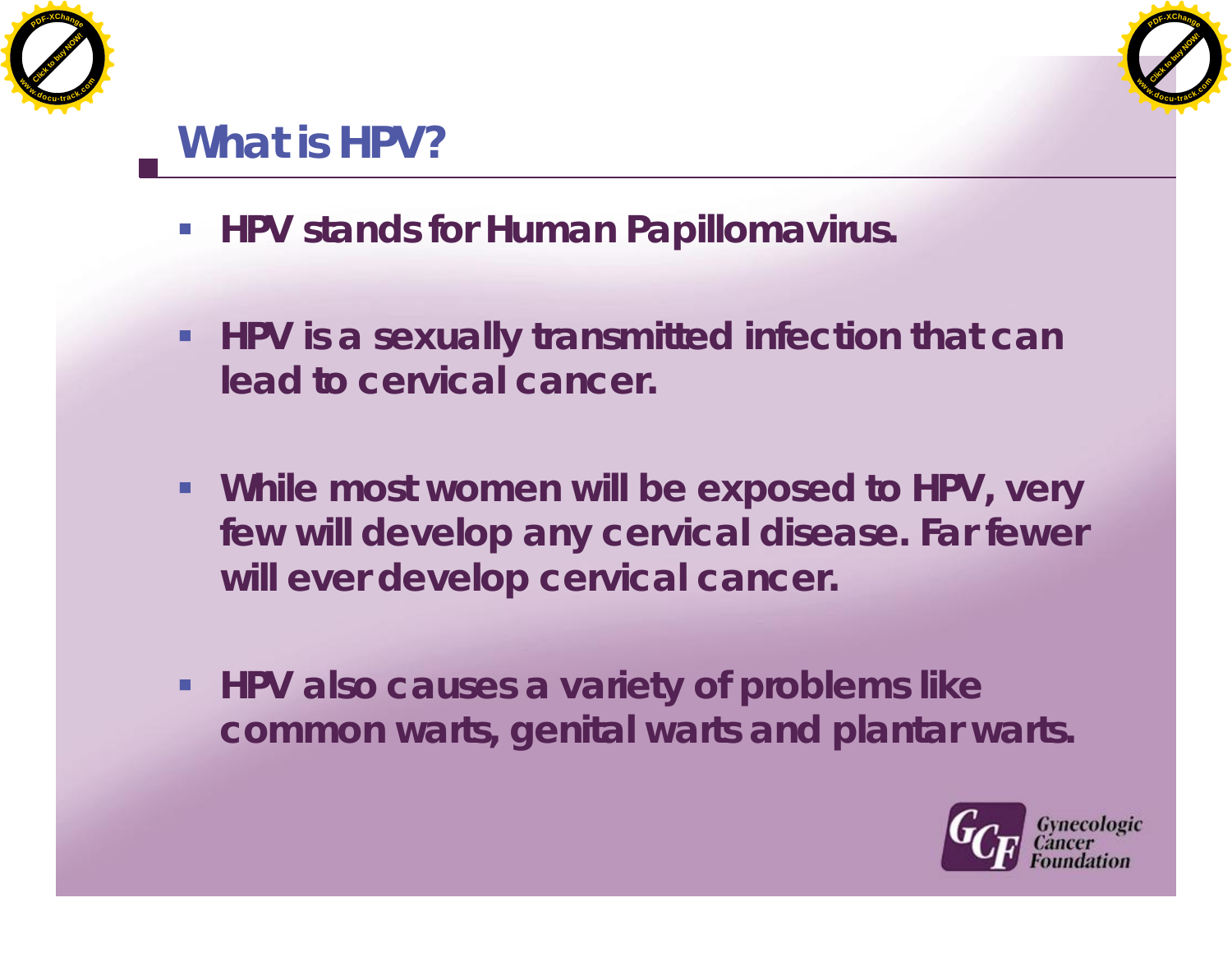



# **How is HPV Transmitted?**

- **HPV** is transmitted to both **men and women through sexual intercourse and sexual contact**
- **Abstinence is the only way to prevent infection**
- **Regular condom use can also help decrease the spread of HPV as well as other sexually** transmitted infections. (References: Winer

RL et al. Condom Use and the risk of genital human papilloma virus infection in young women. N Engl J Med. 2006 Jun 22:354(25) 2645-54. )



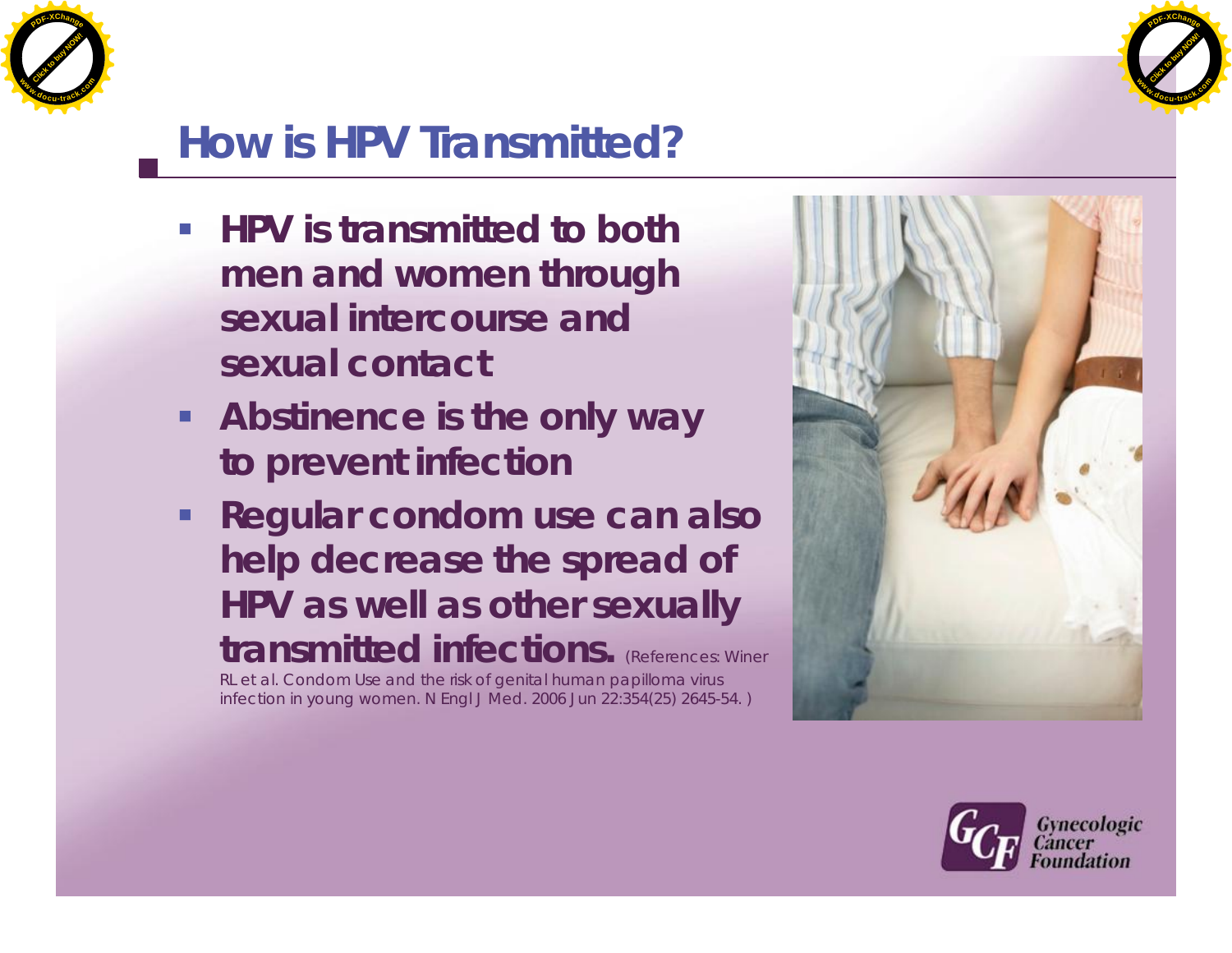



# **What Does HPV Do to My Body?**

- **Once you get the virus, the HPV will infect cells in your cervix and start to change your healthy cervix.**
- **You will not notice any symptoms.**
- **The HPV infection may be cleared on its own by your immune system.**
	- **At that point, the HPV may lay dormant (or hide) in your body and not show up on Pap or HPV tests.**
	- **The HPV infection is unlikely to ever go away, but remains in a dormant, undetectable state.**

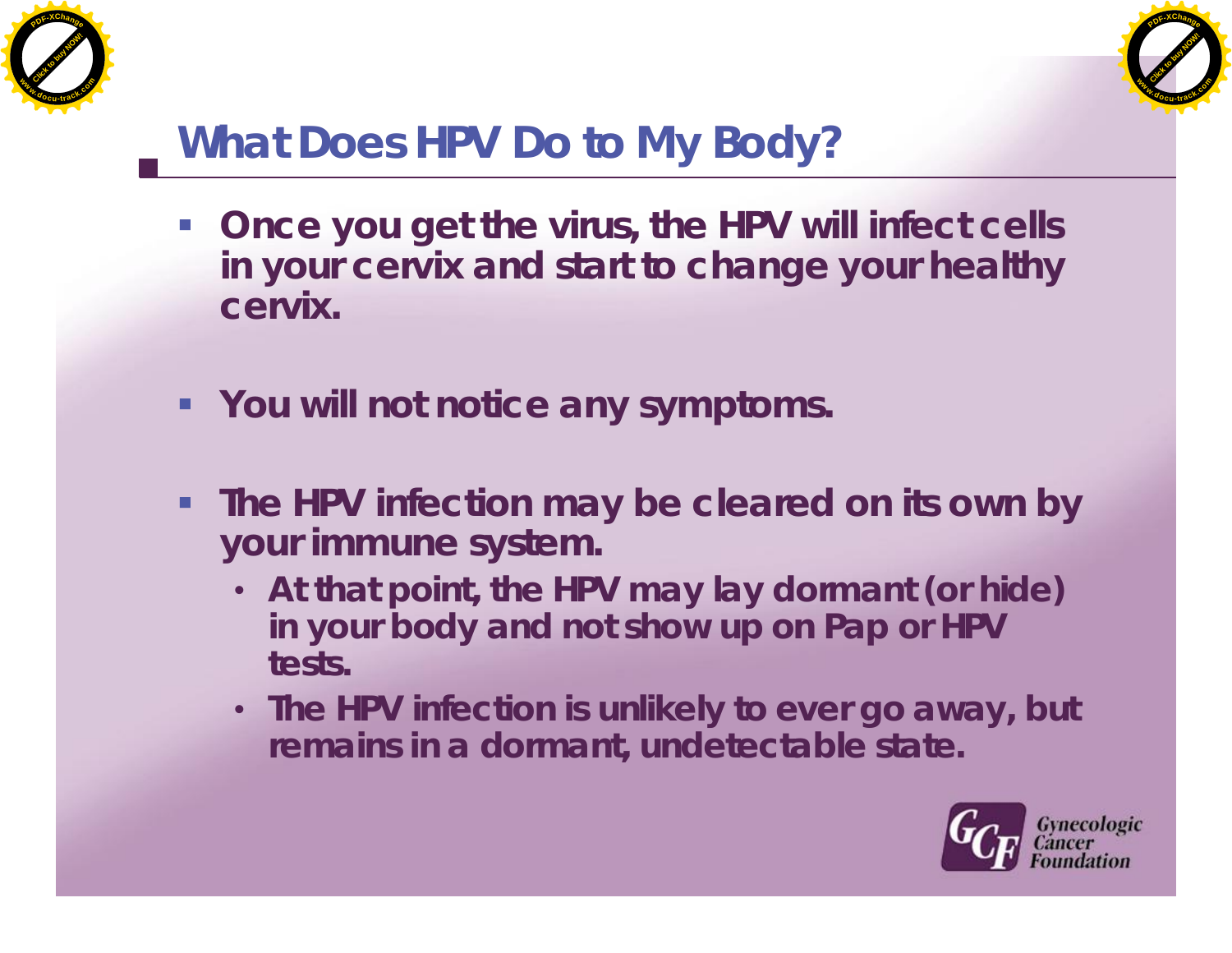



#### **If HPV Persists.**

- **If the HPV infection is not cleared and persists, it may continue to infect other cells.**
- **The continued infection of cells may cause changes that can lead to precancerous cells.**
- **Precancerous cells may need treatment.**
- **Sometimes, but not often, these precancerous cells can lead to cancer, if they are not treated.**

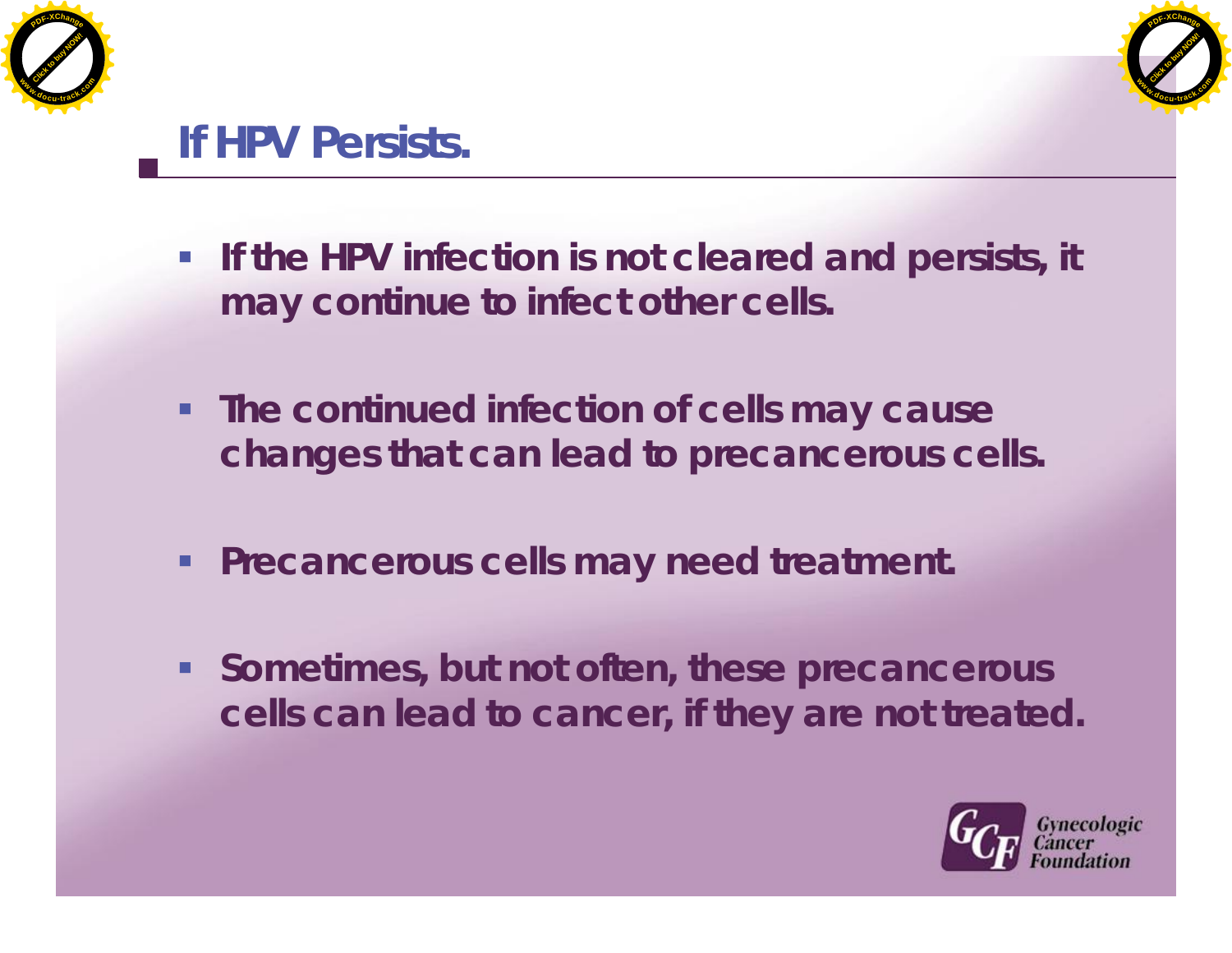



#### **How Common Is HPV?**

- **Most men and women who have had sex have been exposed to HPV.**
	- **Up to 80% of all sexually active women and men have been exposed to HPV by the age of 50.**
	- **About 20% of sexually active women below the age of 23 have an active HPV infection.**
		- **However, most of these active HPV infections do nothing**

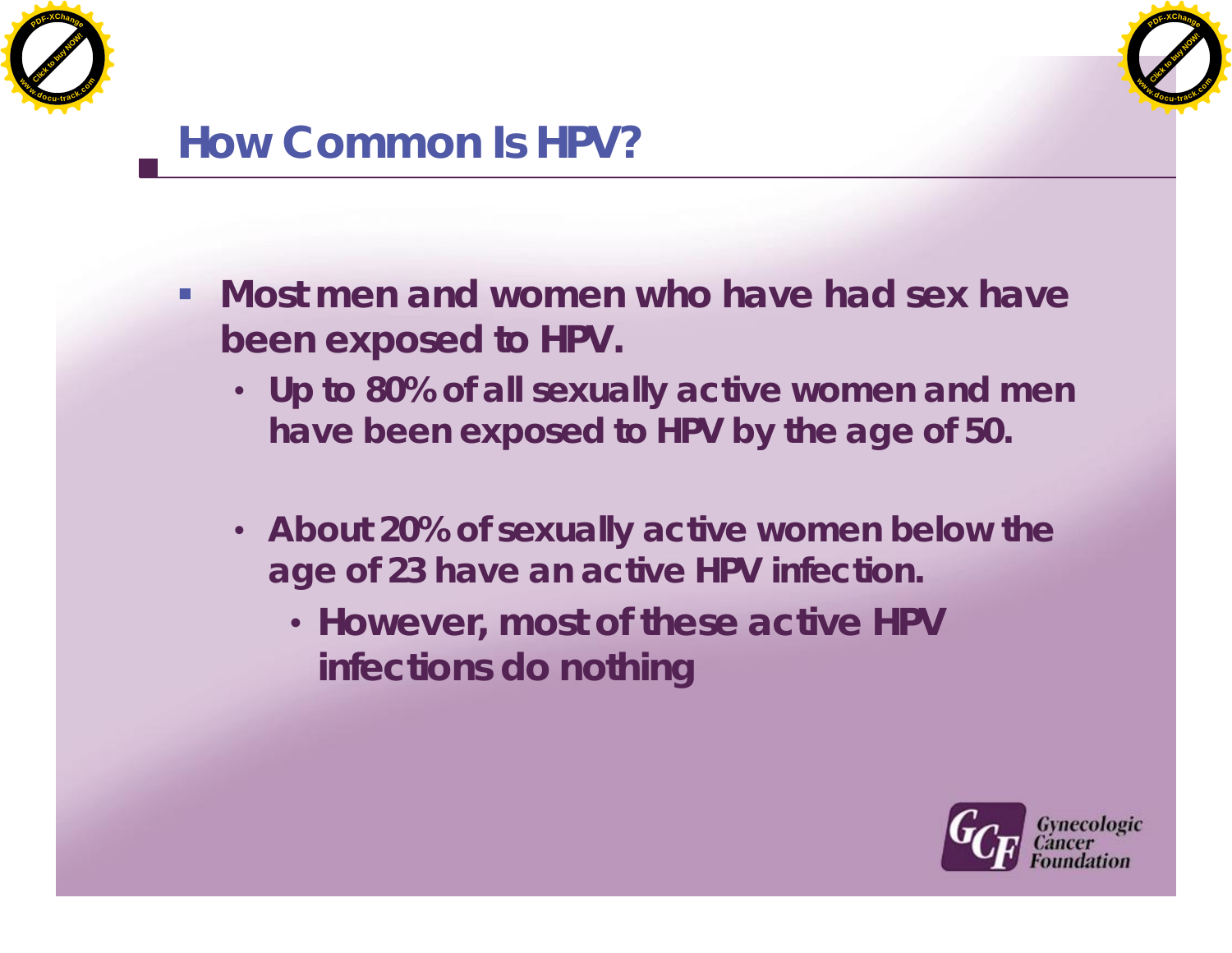



**All Women**

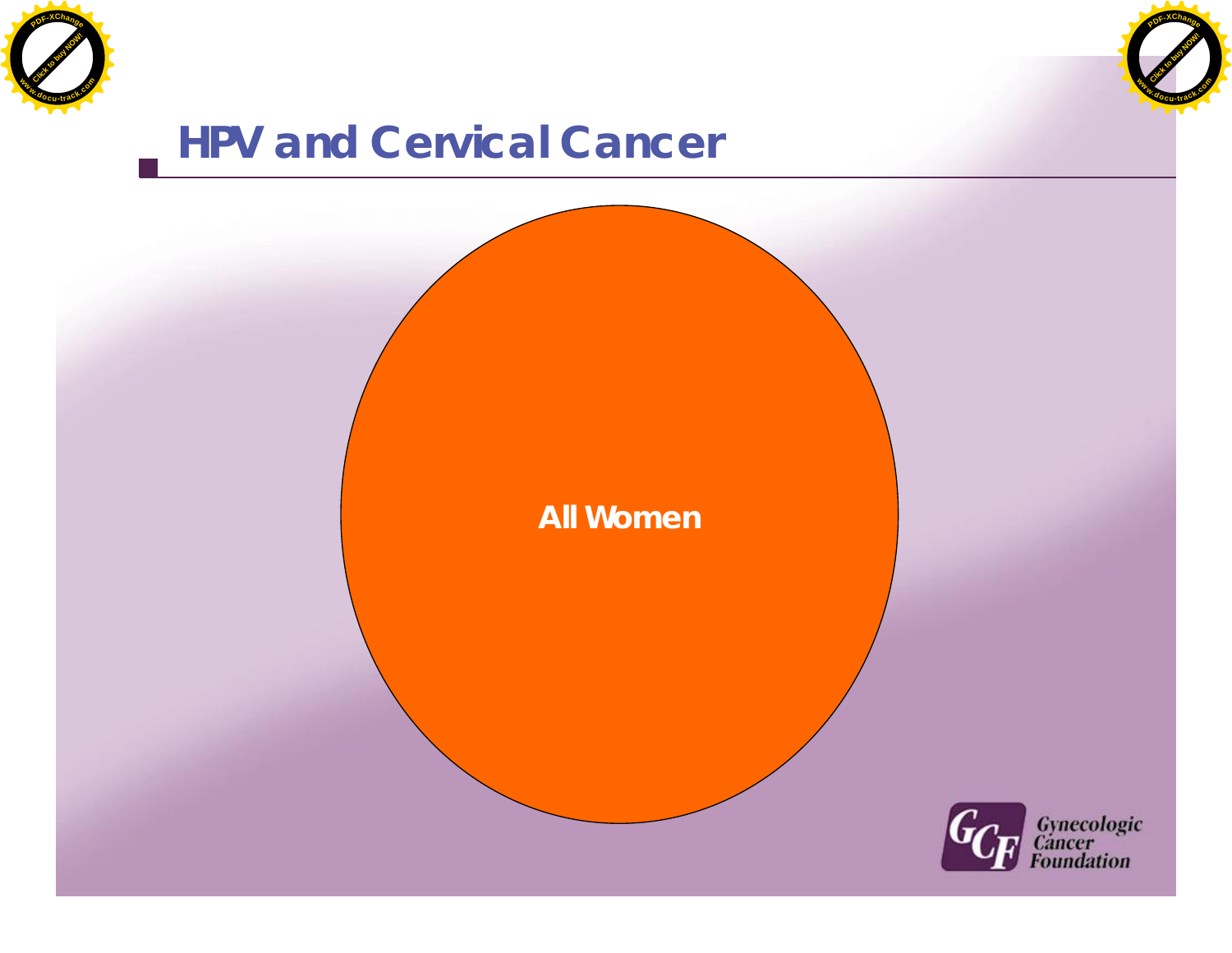



**About 80% of Women will be infected with HPV in their lifetime**

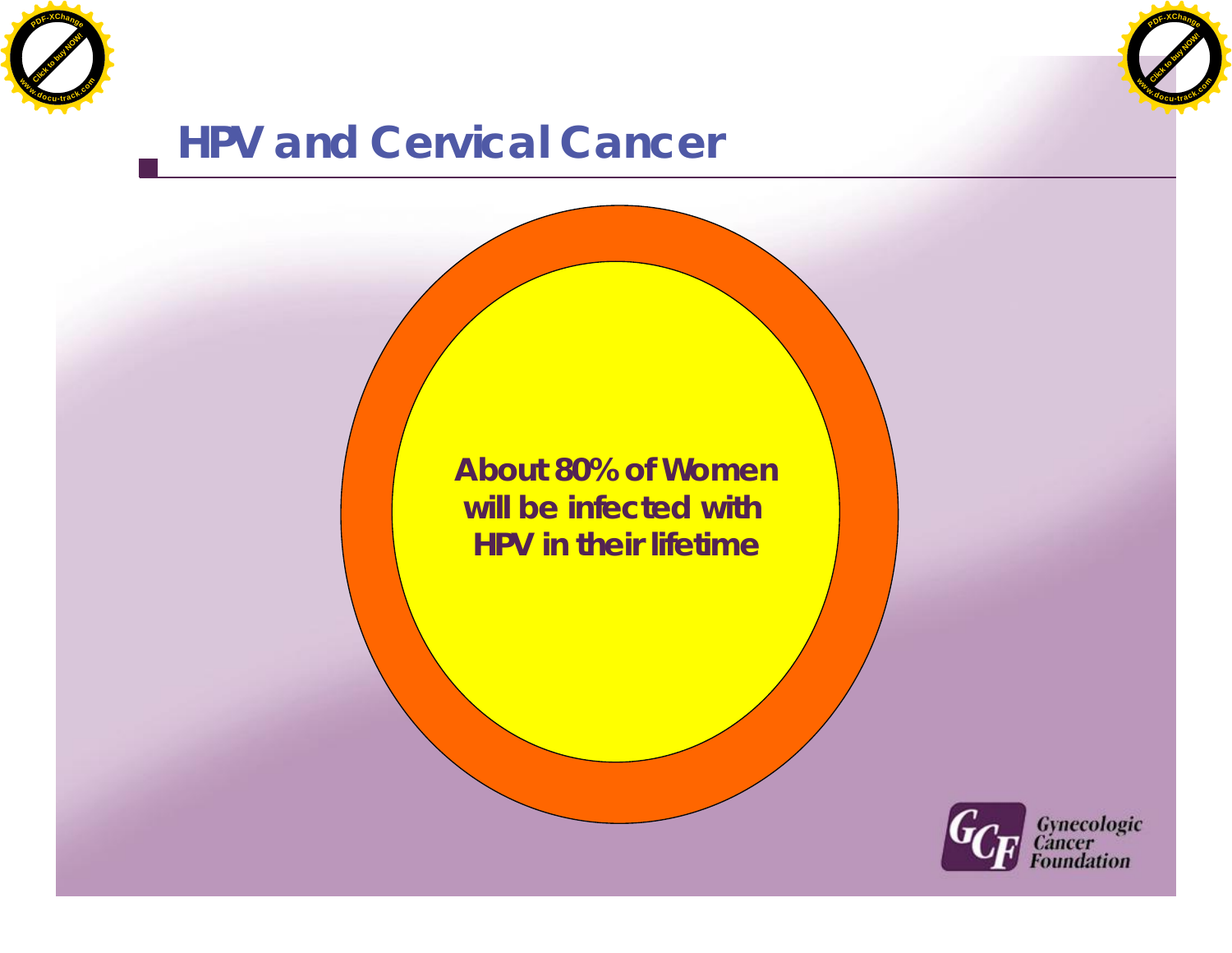



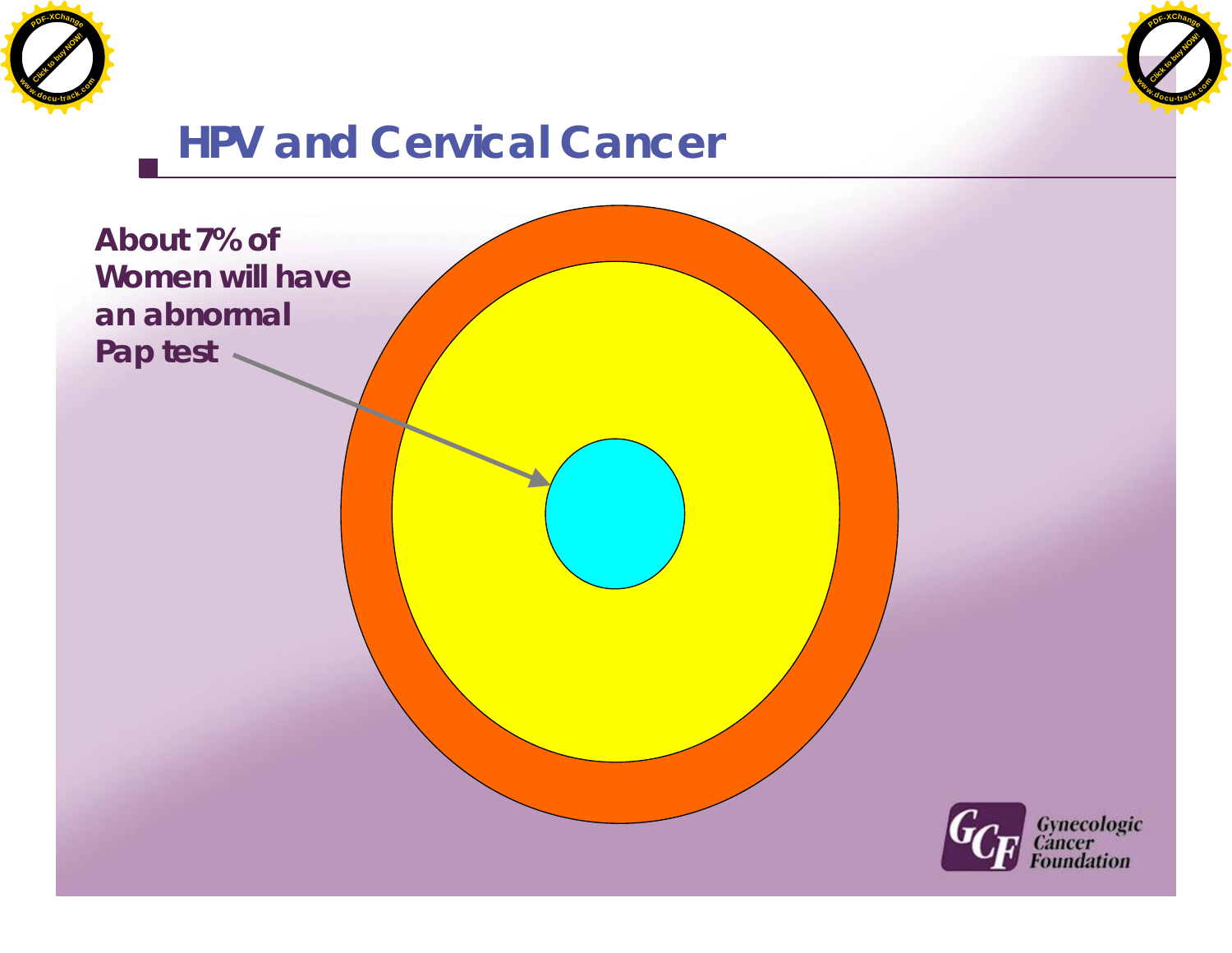



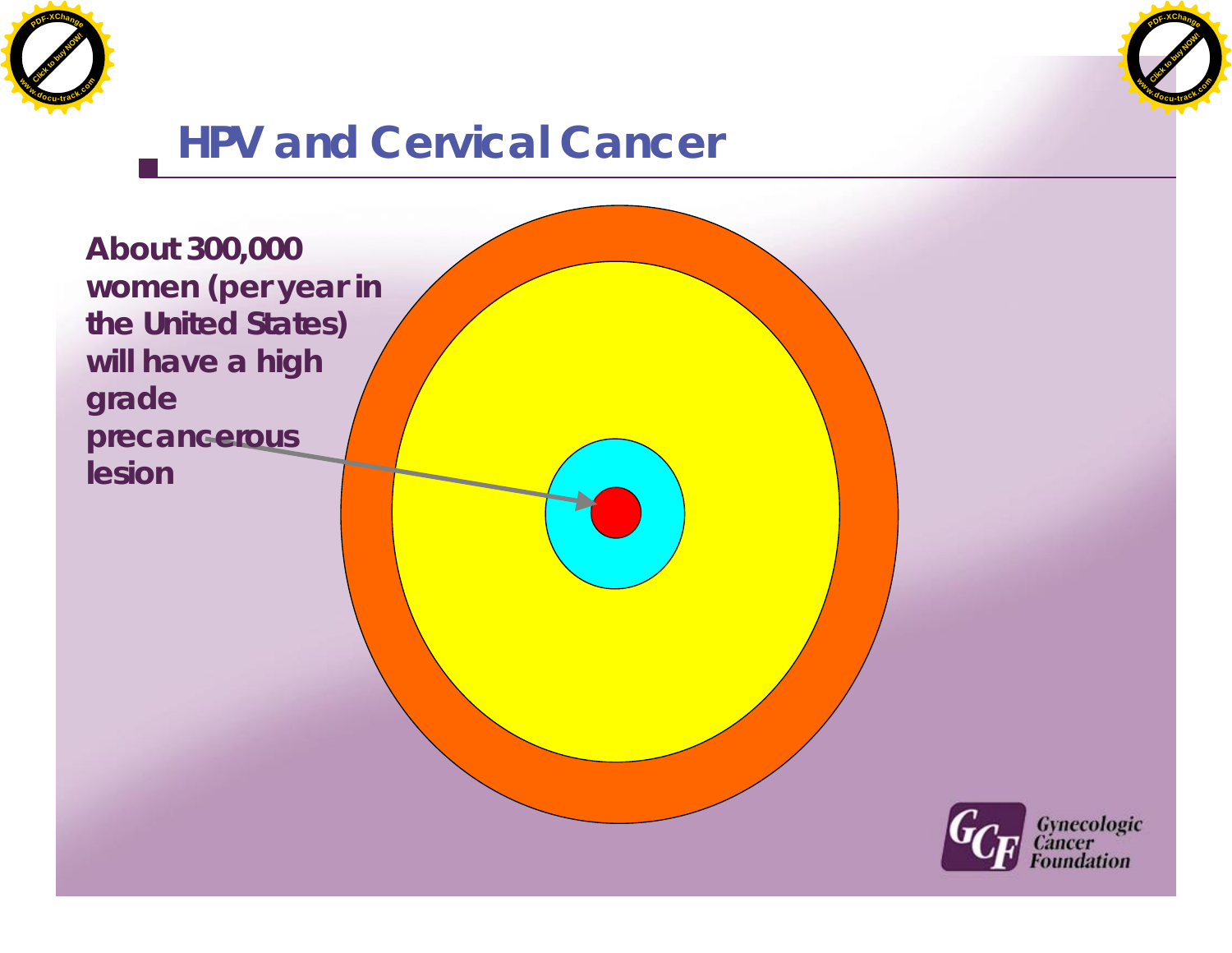



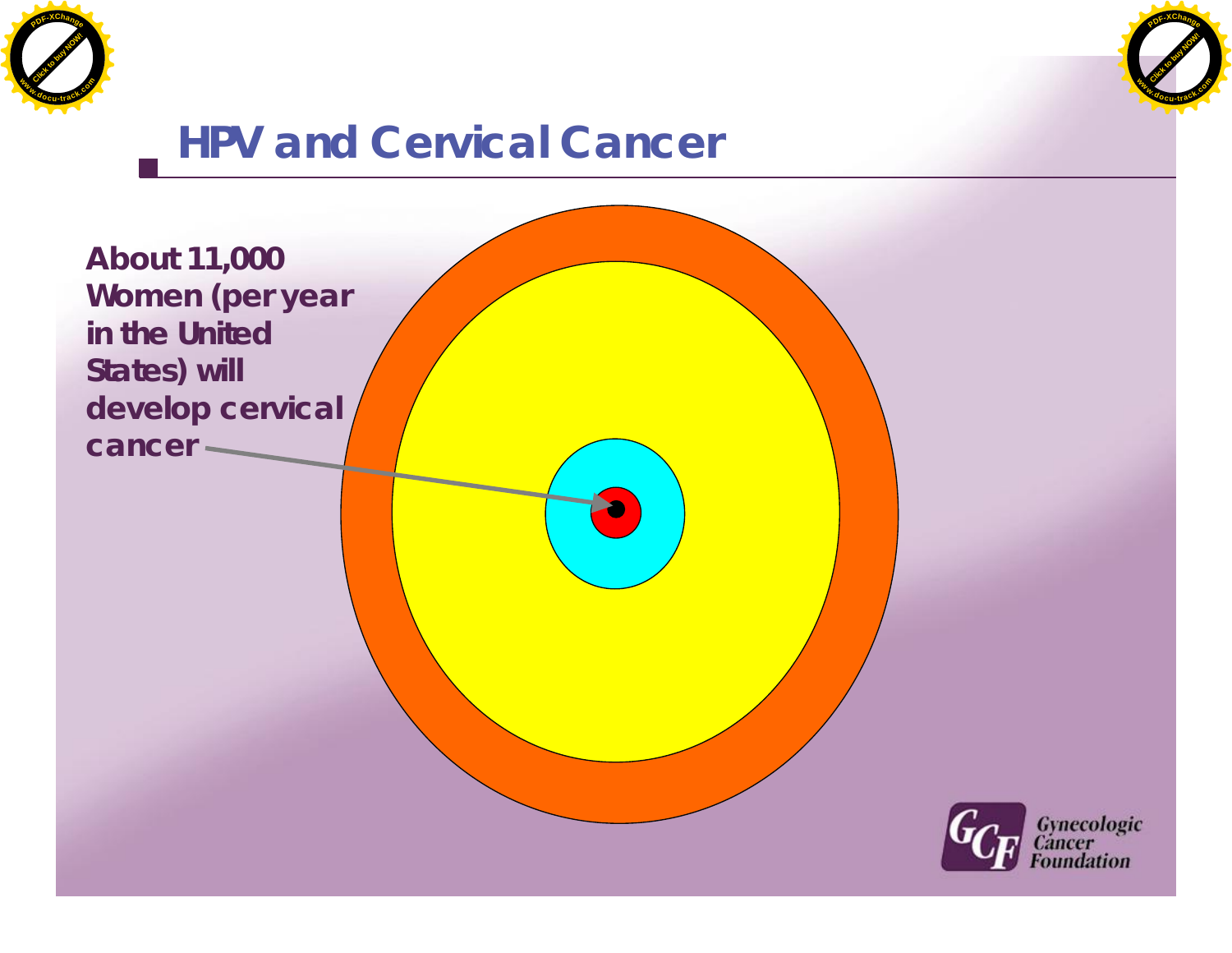



#### **Who Is at Risk for HPV?**

- **Women who have ever had sexual contact.**
- **Women who have had more than one partner.**
- **Women whose partner(s) has had more than one sexual partner.**
- **Women who have been diagnosed with a sexually transmitted disease.**

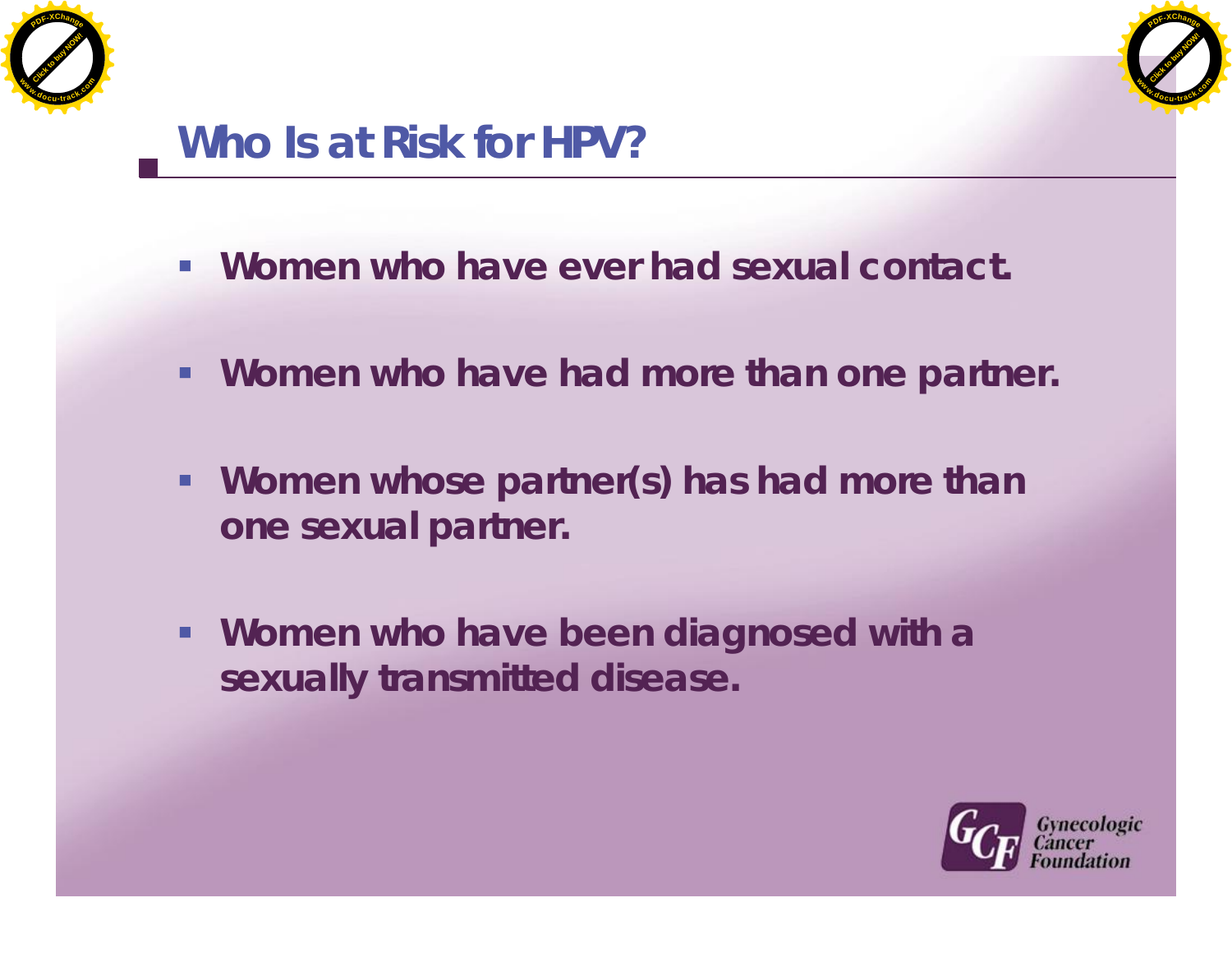



**Who Is at Risk for Persistent HPV Infection and Potentially Cervical Cancer?**

- **Women who do not have Pap tests.**
- **Women with immune problems:**
	- **Steroid medications**
	- **Transplanted organs**
	- **Chemotherapy**
	- **HIV**
- **Women who smoke.**

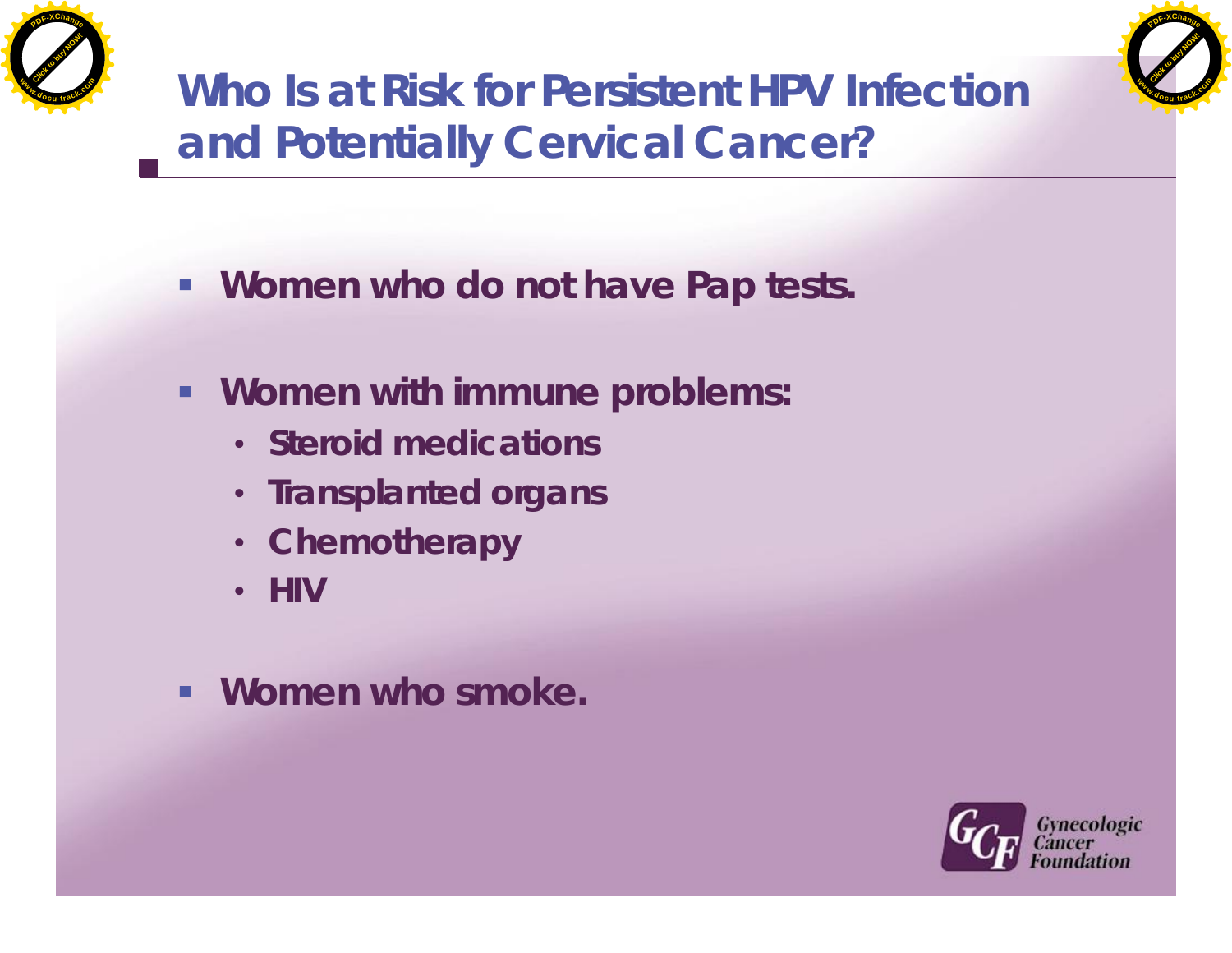



# **How Do I Lower My Risk of HPV Infection?**

- **Get your Cervical Cancer Vaccination between the ages of 9–26.**
- **-** Delay onset of sexual activity.
- **Have sex with only one partner who has sex only with you**
- **Know your sexual partner.**
- **Practice safer sex use a condom every time**
- **Do not smoke.**
- **Maintain a healthy diet and lifestyle.**

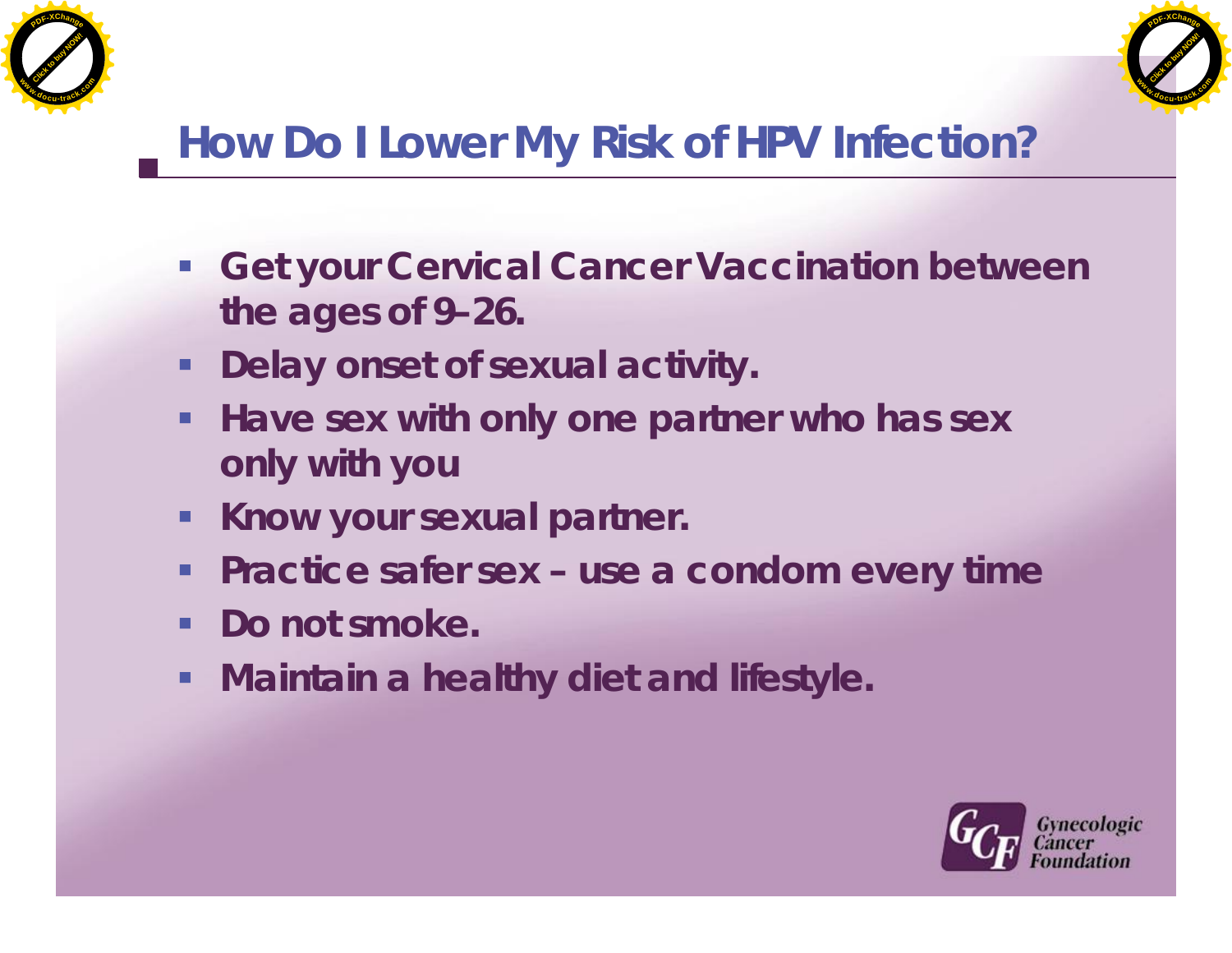



# **HPV Types**

•**There are many HPV types that can infect the genital tract.** •**They are divided into 'High Risk' and 'Low Risk' types.**

#### **'High Risk' Types**

- **Can cause pre-cancer or cancer of the cervix**
- **May not have any symptoms**

#### **'Low Risk' Types**

- **Can cause warts**
- **May not have any symptoms**

**HPV detected today could have been acquired years ago.**

**All types may go away on their own, but there is no way to predict if the types you may have will go away.**



Gynecologic<br>Cancer ndation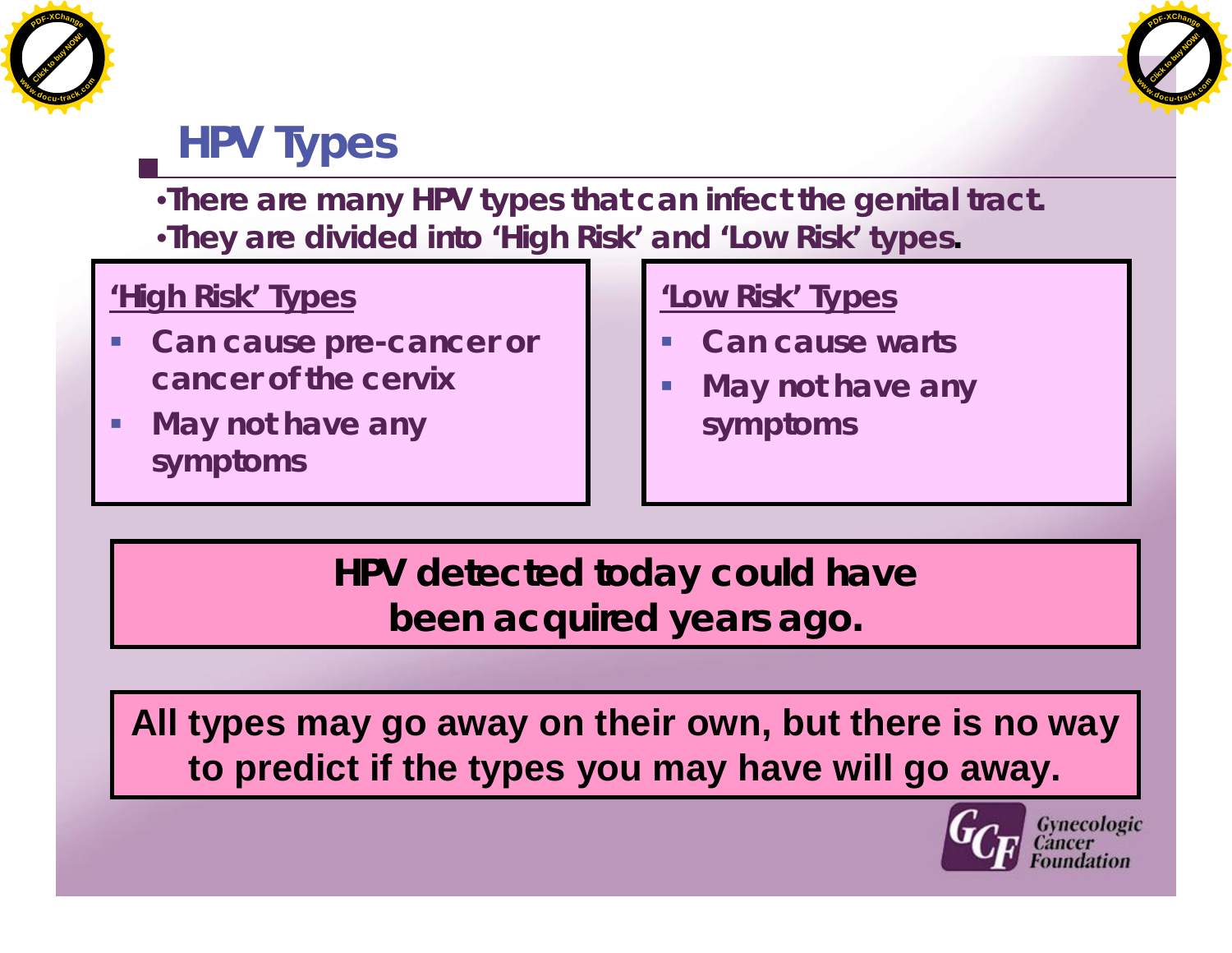



# **High Risk HPV Types**

**If you have a HPV infection**

**In certain instances, your health care provider may want to do a test to see what type of HPV you have**

• **This is not done routinely**

**This may be done to determine if you need further testing**

• **Further testing often includes colposcopy**

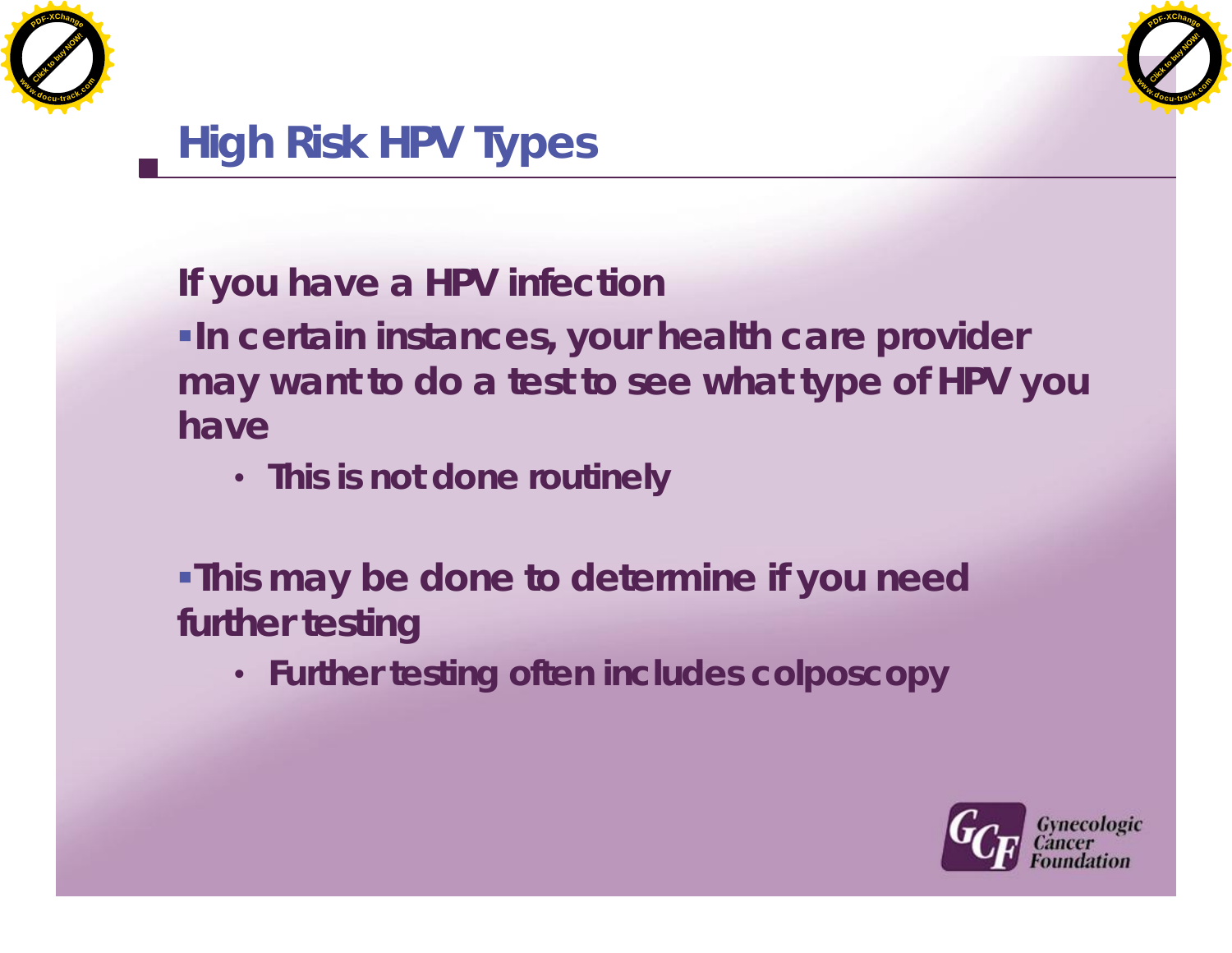



#### **HPV Symptoms**

- **While most women will be exposed to HPV, there are generally no symptoms for the HPV types that cause cancer.**
- **If you have some symptoms related to your gynecological organs (examples: pain, irregular bleeding or discharge) it is unlikely that it is due to HPV. But it is very important for you to discuss these symptoms with your health care provider.**

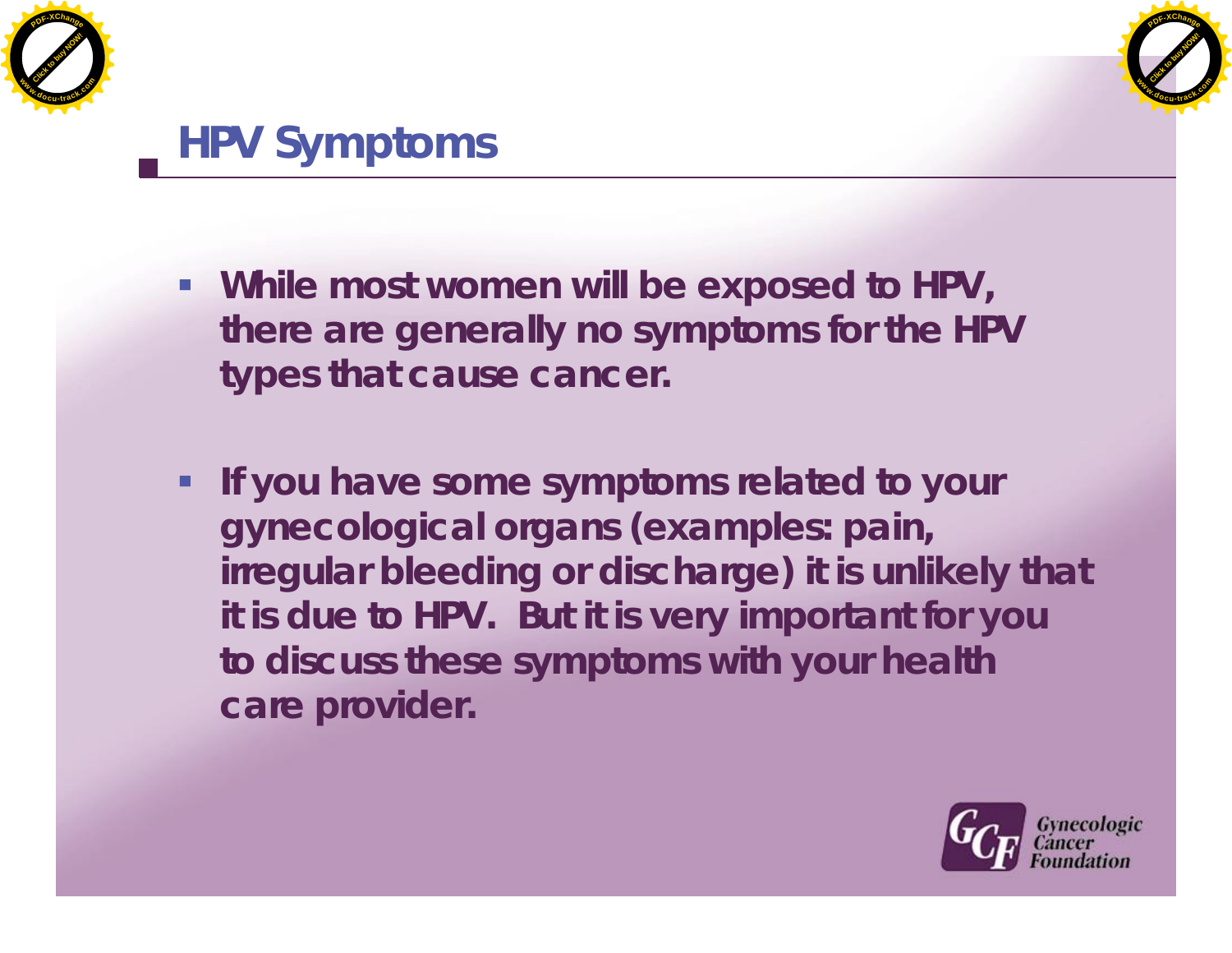



# **Cervical Cancer Vaccines**

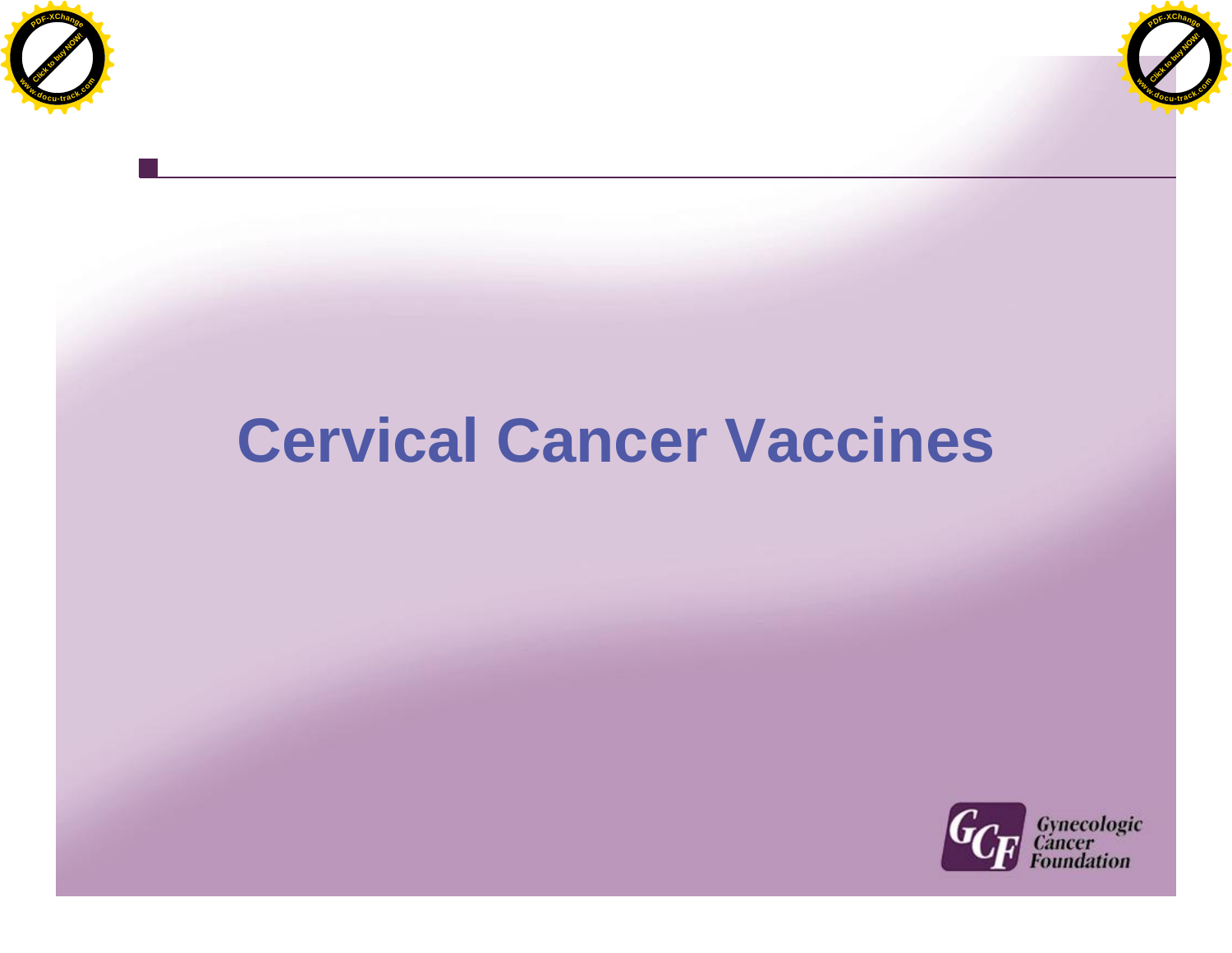



#### **Cervical Cancer Vaccines**

- **Cervical cancer vaccines (also called the Human Papillomavirus Vaccines or HPV vaccines) protect you from getting infected with the 'High Risk' HPV types that cause 70% of cervical cancer.**
- **There are 2 vaccines that are FDA approved for use in girls and women. They are known as Gardasil® and Cervarix® .**
- **Both vaccines also appear to protect against other related HPV types, but to a lesser degree than the ones they are approved to protect against.**

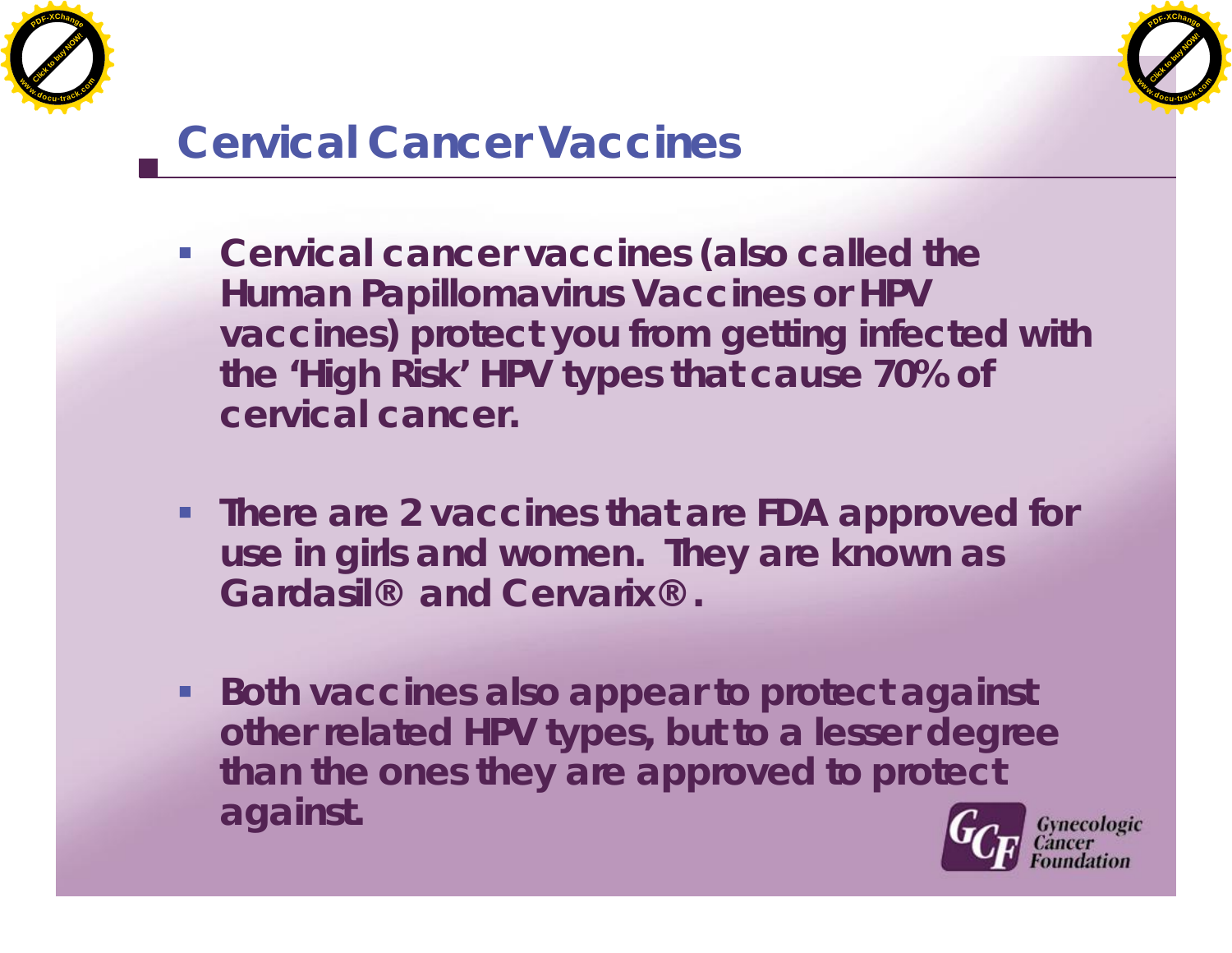



#### **The Two Vaccines**

- Both vaccines protect against HPV types 16 and **18, which together cause about 70% of cervical cancer cases.**
- **One of the approved vaccines also provides protection against HPV types 6 and 11 that cause 90% of cervical warts.**
- **Speak to your health care provider to learn which vaccine is best for you.**

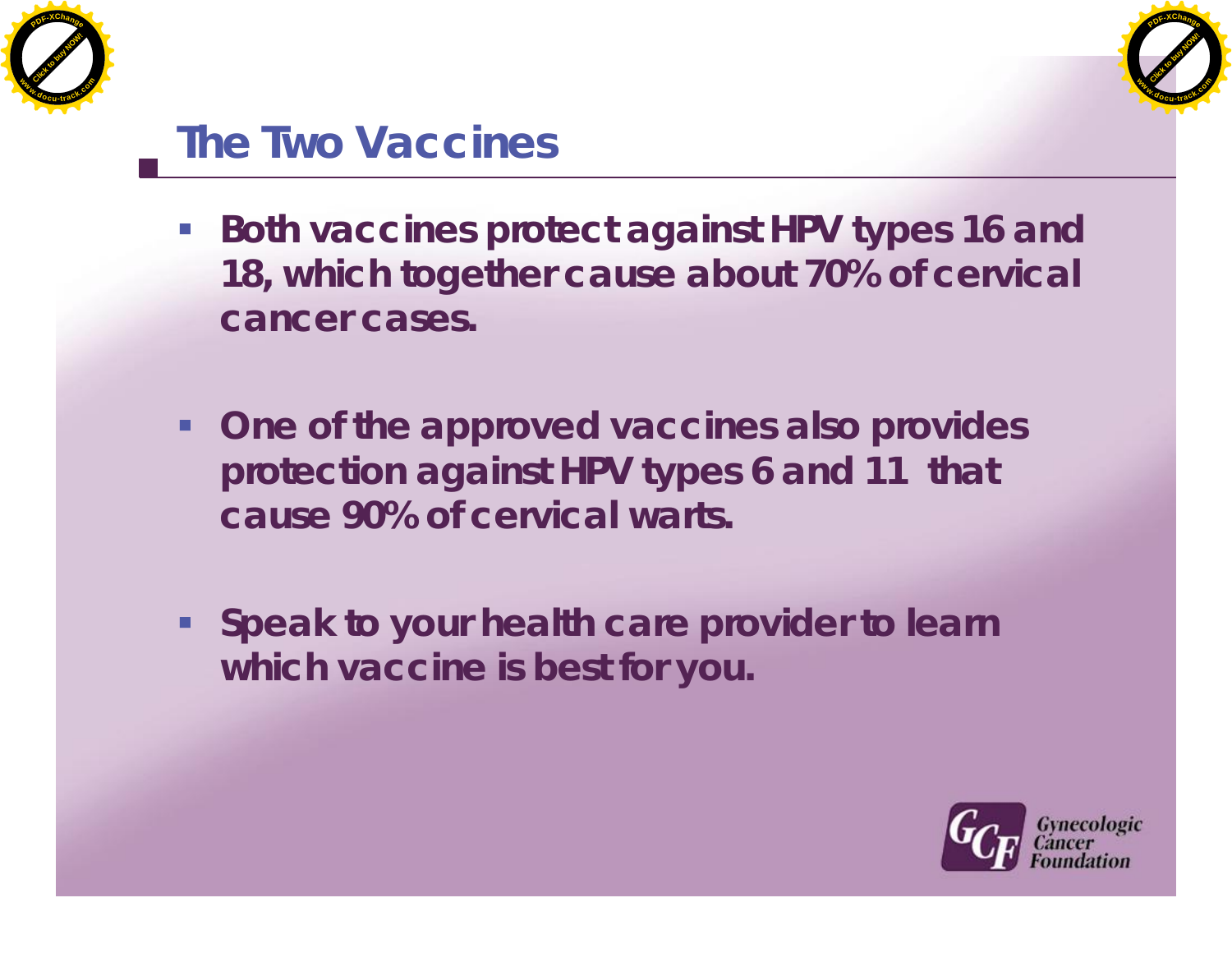



# **The Vaccines Protect against the 'High Risk' HPV Types**

- **There are over 100 types of HPV that infect humans.**
- **Both vaccines protect against 2 'High Risk' types of HPV.**
	- **Both vaccines also appear to protect against other related HPV types, but to a lesser degree than the ones they are designed to protect against.**
- **One of the vaccines also protects against 2 HPV types that can cause genital warts and some low grade Pap abnormalities.**
- **Although these vaccines will protect you from the HPV types that cause the majority of cervical cancer, it is important to understand the vaccines will not protect you against all HPV types. This is the major reason why the vaccines will not replace a Pap test.**



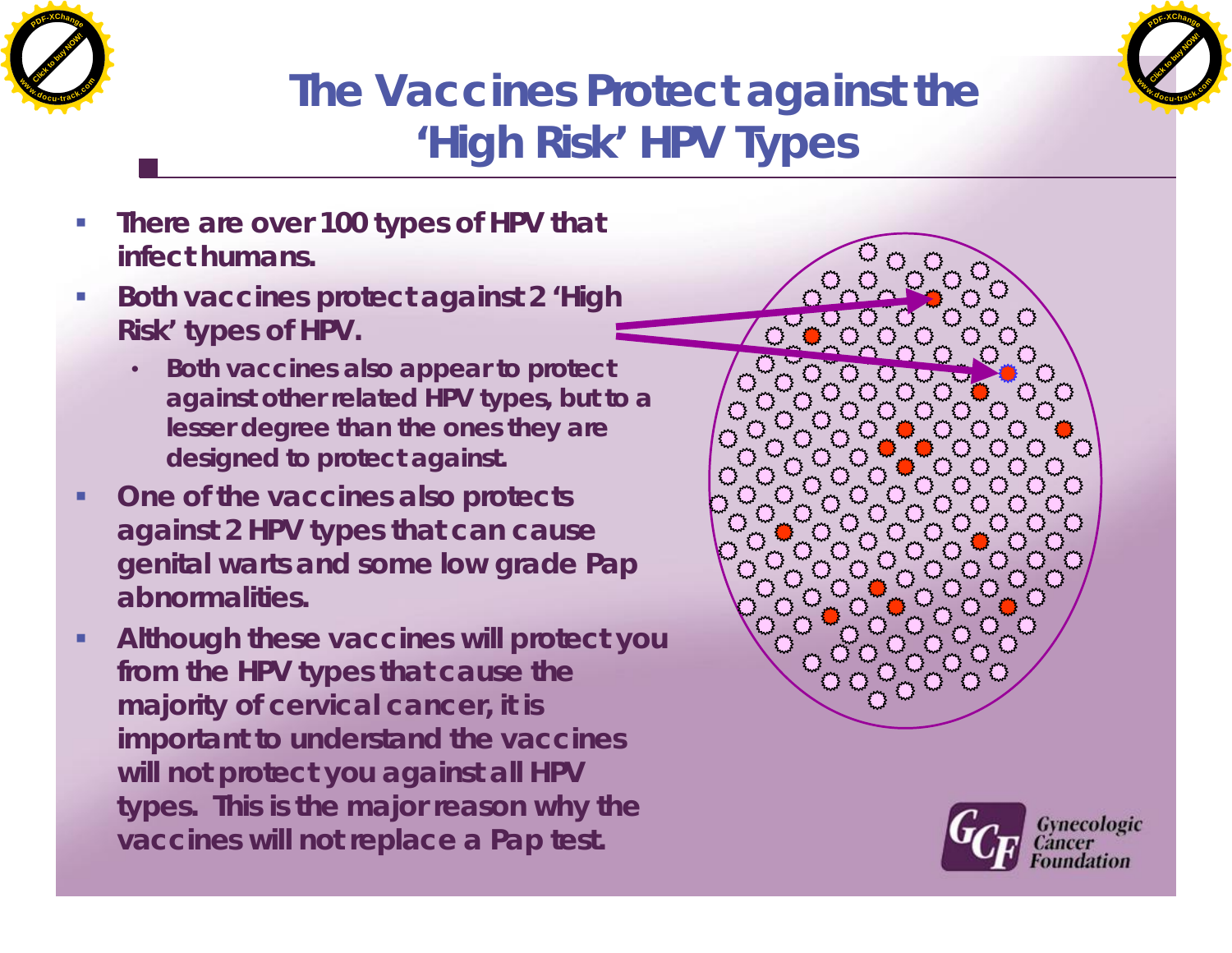



#### **Vaccine Benefits**

- **While it is very exciting to have vaccines that prevent cervical cancer, not everyone will have the same benefits or results.**
	- **Both vaccines also appear to protect against other related HPV types, but to a lesser degree than the ones they are designed to protect against.**
- **The benefits from vaccination depend on your prior HPV exposure.**
- **The more HPV exposure you have had, the less likely a vaccine will work for you.**
- **The risk of HPV exposure increases with sexual activity.**

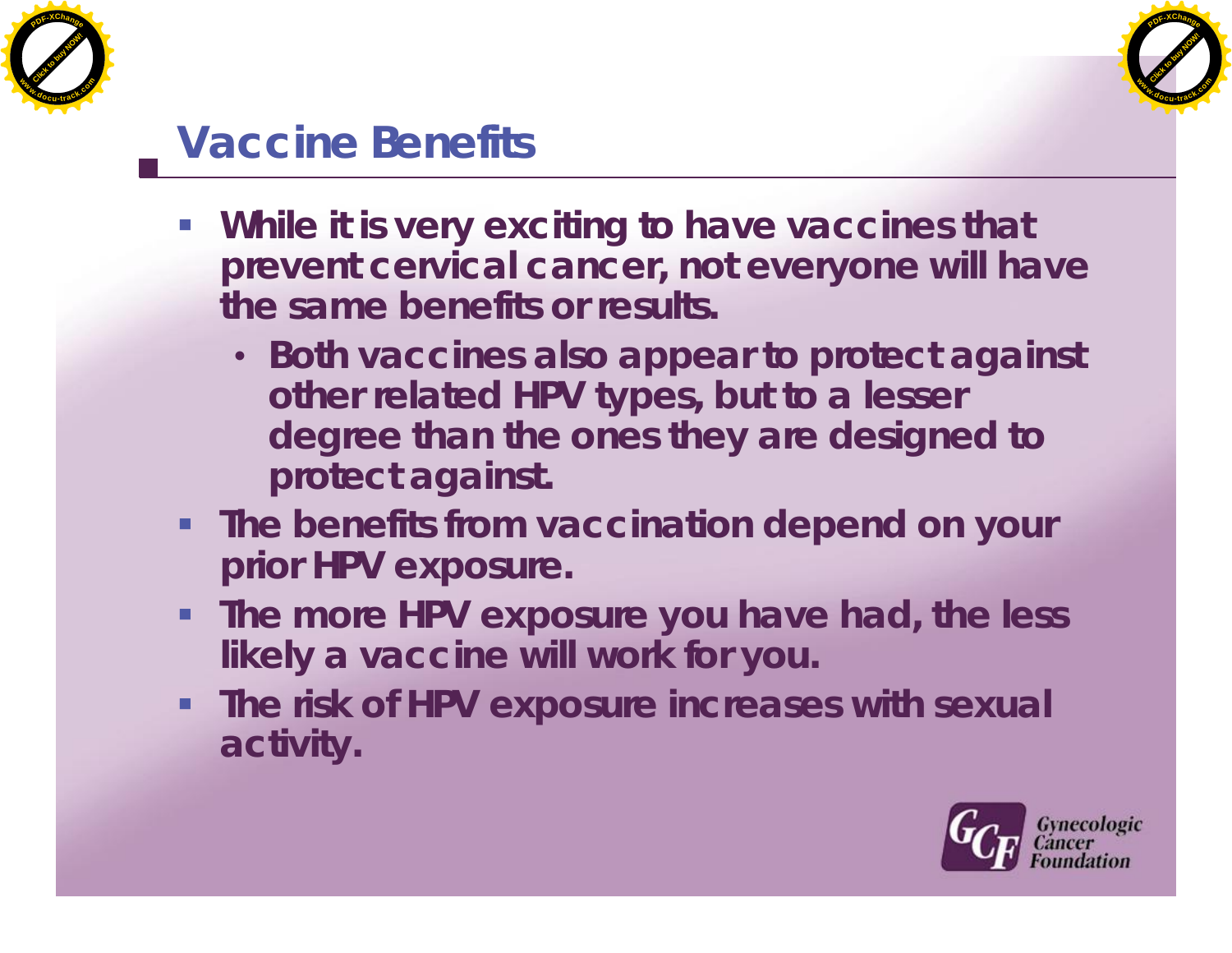



#### **Vaccine Effectiveness Declines with Number of Sexual Partners**



Effective if given after limited sexual exposures

**Most effective if** given before any sexual exposures

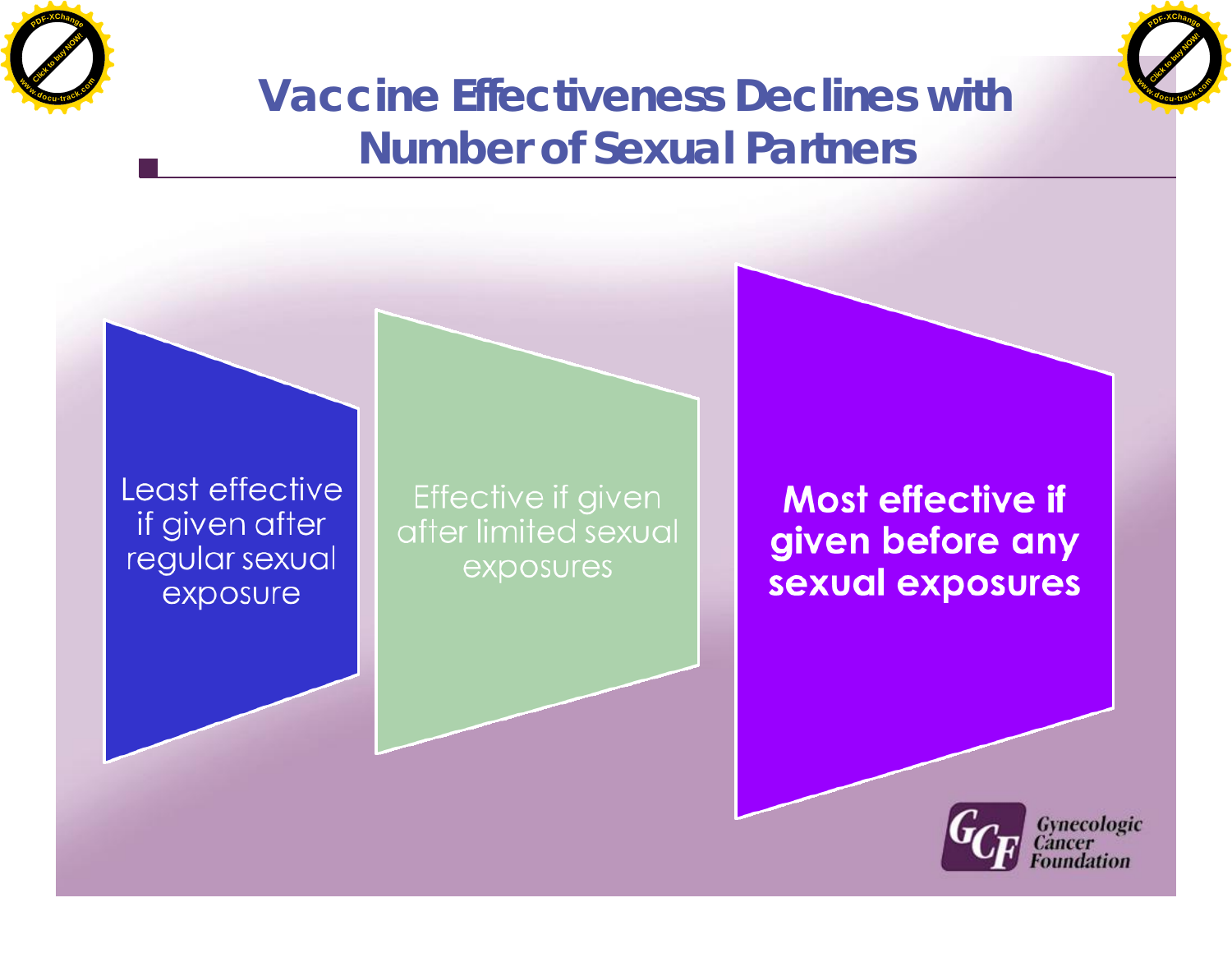



### **Previous HPV Exposure**

- **If you are already chronically infected with the 'High Risk' HPV types that vaccines specifically target, then they may have minimal or no effect on you.**
- **These vaccines do not eliminate or cure current chronic HPV infections, they only prevent you from getting specific types of HPV infection in the future.**

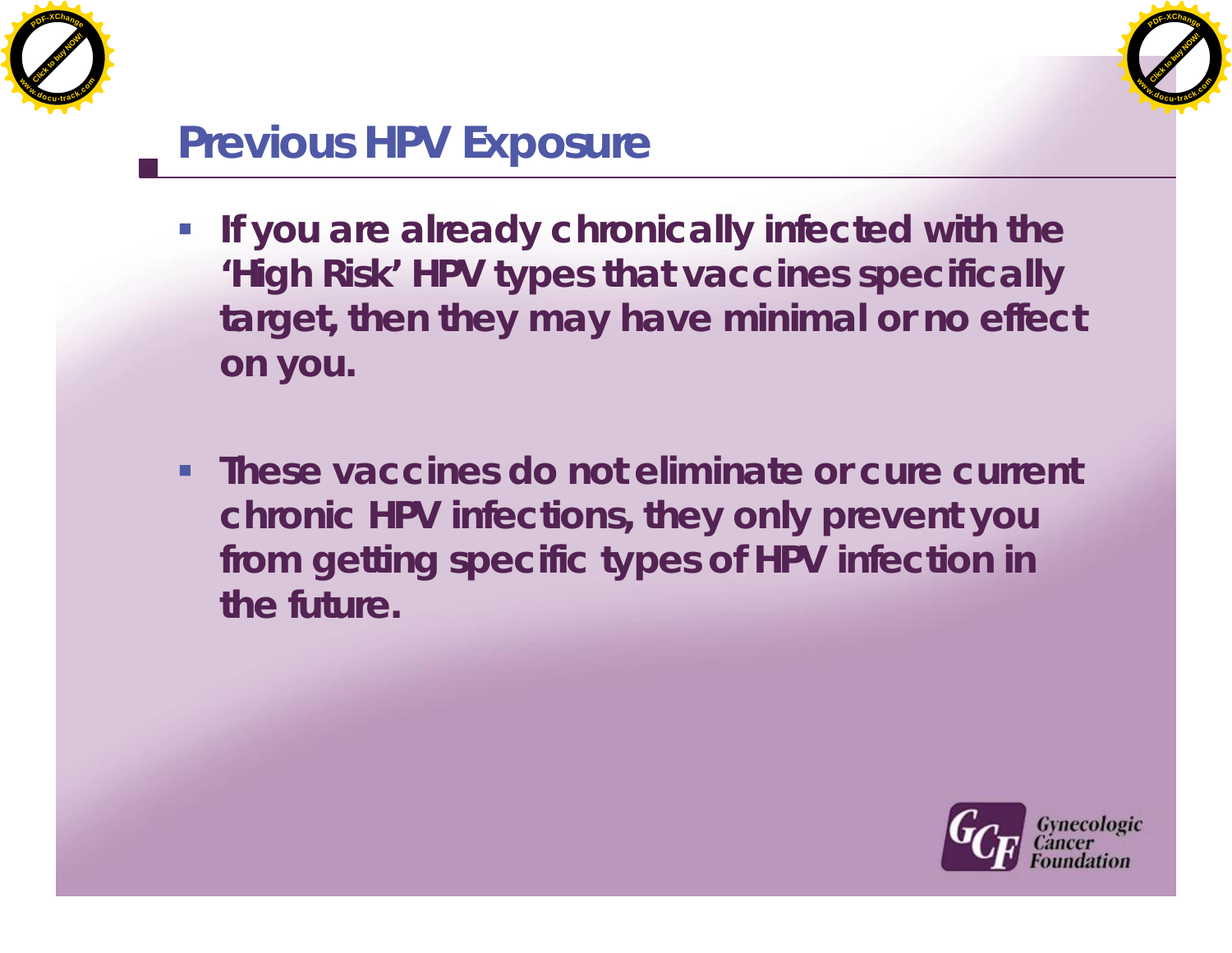



# **Should I Get an HPV Test before the Vaccine?**

- **NO!**
- **Currently, there is no FDA approved test to see if you have the HPV types that the vaccines target.**
- **You should not get the HPV test before vaccination because it will not help decide whether or not you should get vaccinated.**

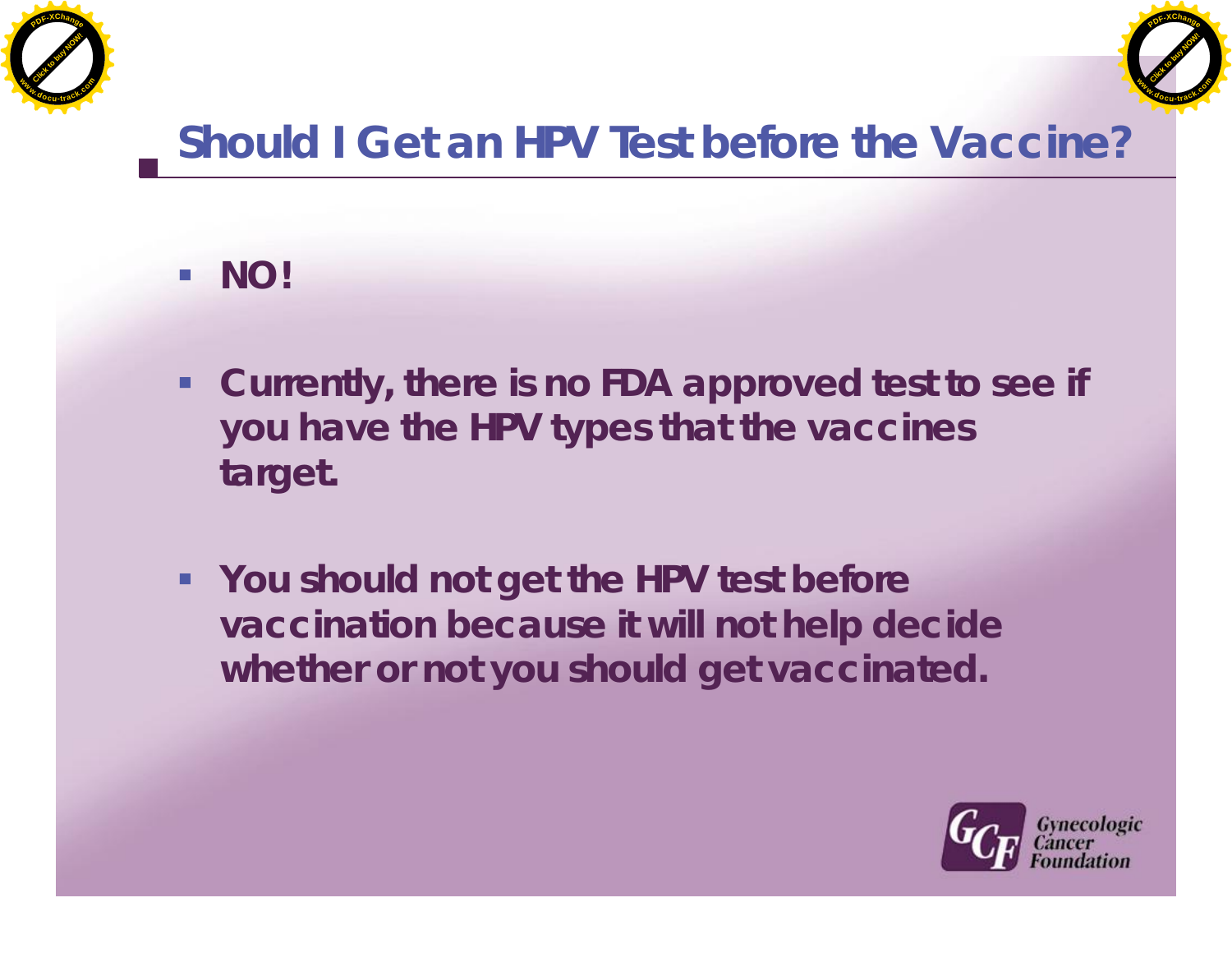



#### **Who Recommends Getting Routine Vaccination?**

**Many medical and professional organizations recommend getting vaccinated to protect against HPV infection and cervical cancer. These include:**

- **The U.S. Centers for Disease Control and Prevention's Advisory Committee on Immunization Practices (ACIP). This is the group that looks at all the studies and then makes recommendations on what vaccines will be paid for by the "Vaccines for Children Program (VFC).**
- **Fig. 4 The American Cancer Society**
- **The American College of Obstetricians and Gynecologists**
- **The American Academy of Pediatrics**
- **The American Academy of Family Physicians**
- **The Society of Gynecologic Oncologists**

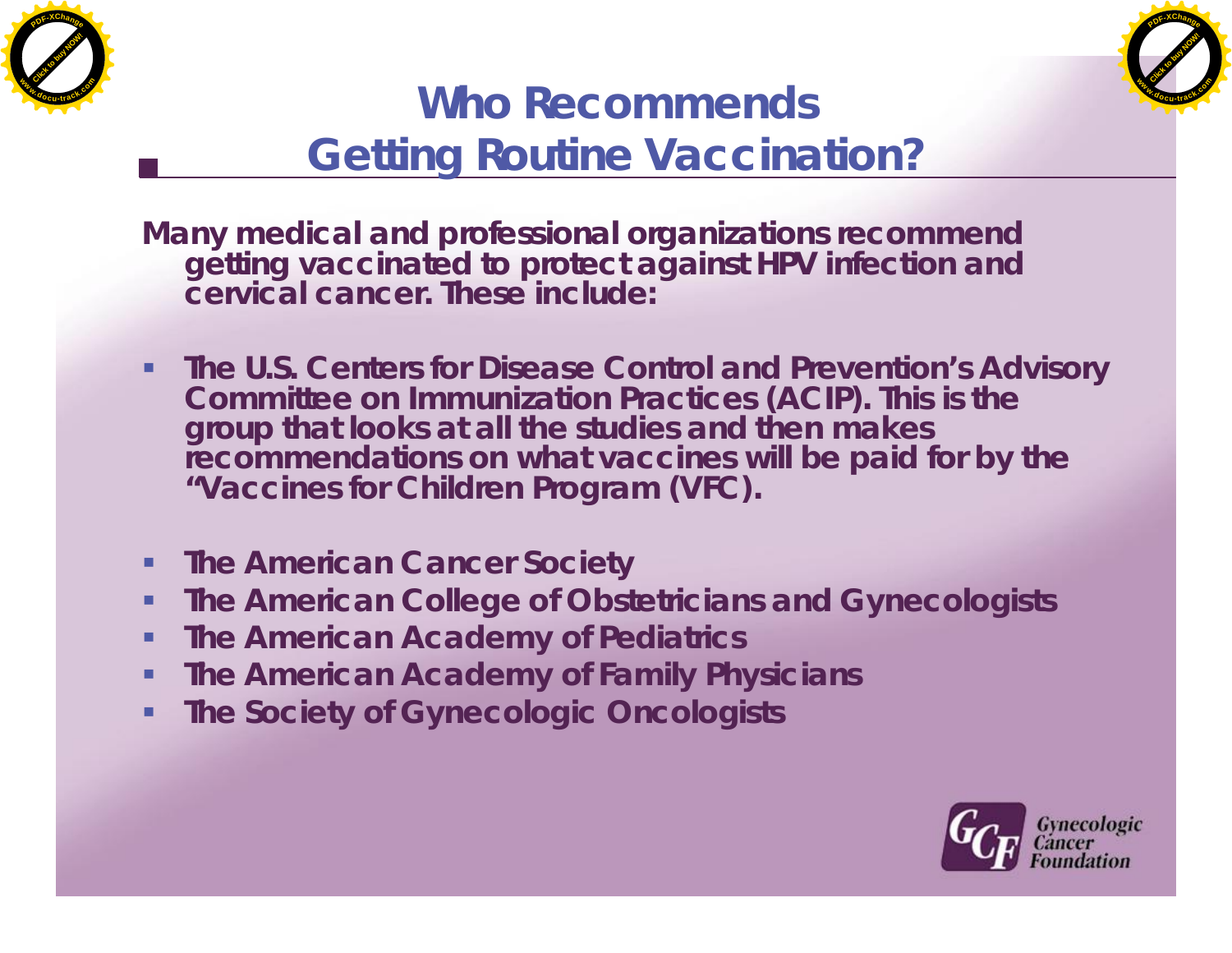

# **Who Recommends**



# **Getting Routine Vaccination - Continued?**

- **American College of Nurse-Midwives**
- **American Medical Women's Association**
- **American Social Health Association**
- **American Society for Cytotechnology**
- **Association of Reproductive Health Professionals**
- **Association of Women's Health, Obstetric and Neonatal Nurses**
- **Coalition of Labor Union Women**
- **National Alliance for Hispanic Health**
- **National Asian Women's Health Organization**
- **National Black Nurses Association**
- **National Cervical Cancer Coalition**
- **National Cancer Institute**

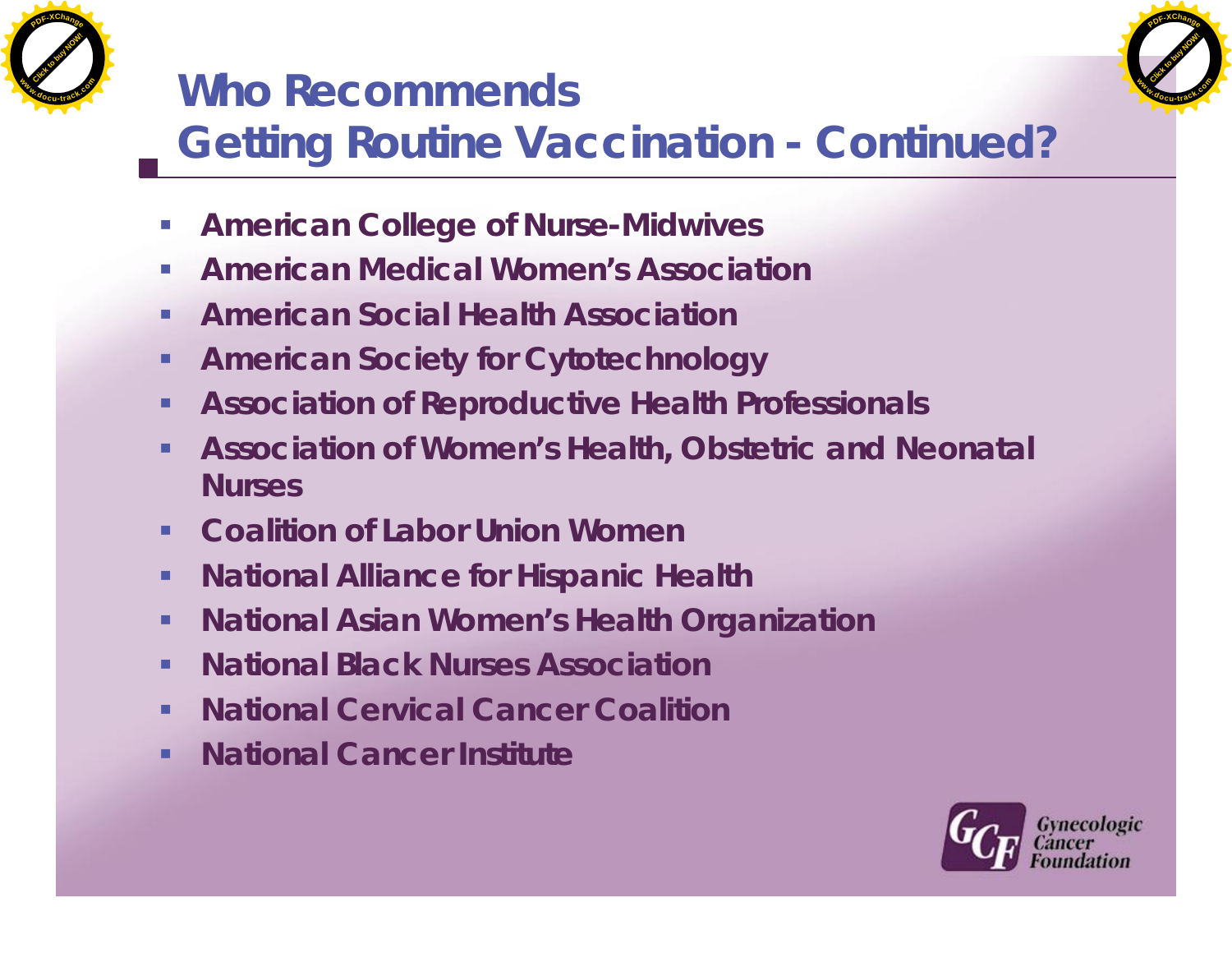

## **Who Recommends**



# **Getting Routine Vaccination - Continued?**

- **National Coalition for Cancer Survivorship**
- **National Council of La Raza**
- **National Education Association Health Information Network**
- **National Family Planning and Reproductive Health Association**
- **Native WFB**
- **Office on Women's Health, U.S. Department of Health and Human Services**
- **Planned Parenthood Federation of America**
- **Prevent Cancer Foundation**
- **Society of Gynecologic Nurse Oncologists**
- **Society for Women's Health Research**
- **Women In Government**

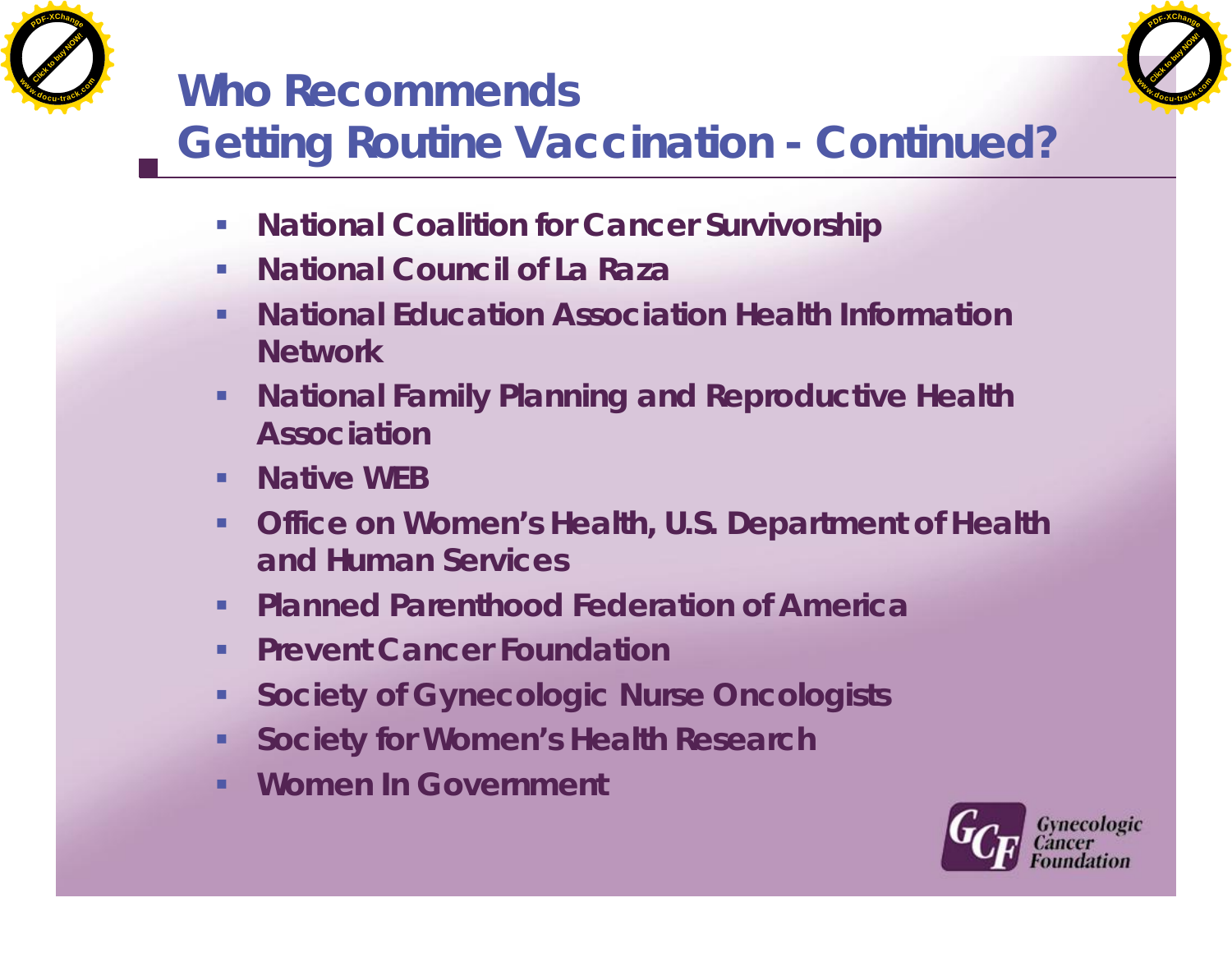



### **Who Should Get Vaccinated?**

- **The ACIP has recommended the following groups of women get vaccinated:**
	- **Girls 11–12: are recommended to receive the vaccine. Girls as young as age 9 can get vaccinated.**
	- **Women 13–26: are recommended to get vaccinated if they didn't get it when they were younger. The benefit of the vaccine may be lower depending on prior HPV exposure.**
	- **You can discuss your exposure risk with your health care provider or nurse.**



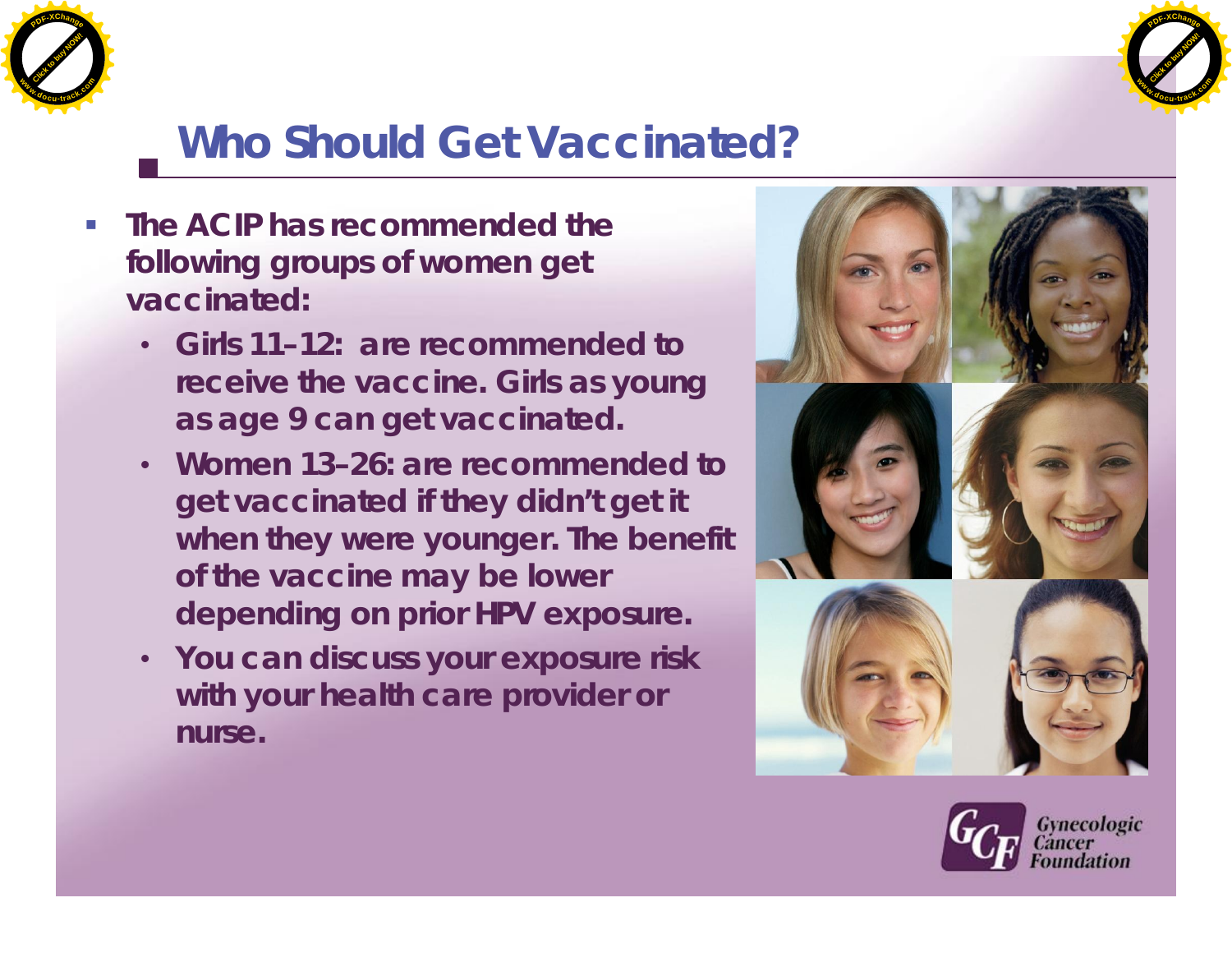



## **Vaccination Schedule**

- **The cervical cancer vaccination is given over 3 visits.**
- **1) Today**
	- **2) then in about 1-2 months**
	- **3) then in about 4 months after the second visit.**
- **It is not known at this time whether booster shots will be needed.**
- **Please make the additional vaccination appointments before you leave your health care provider's office.**

**Today – Month 0**

Vaccination 1

#### **Month 1- 2**

Vaccination 2

**Month 6**

Vaccination 3

**Vaccination Complete**

Follow-up Pap tests

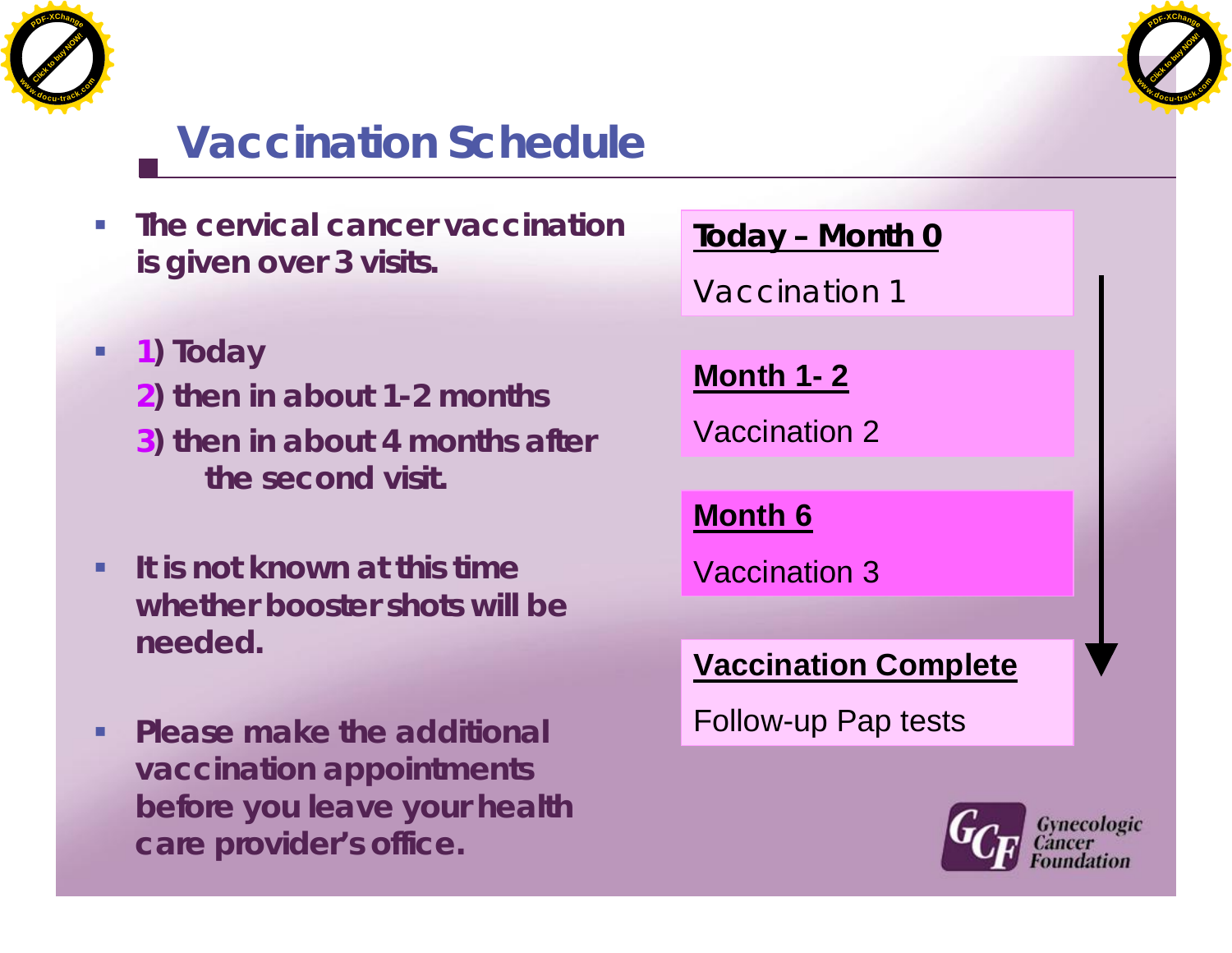



#### **Vaccine Interchangeability**

**The 3-dose series should be completed with the same HPV vaccine (Gardasil® or Cervarix®) whenever possible.**

• **However, if you do not know or don't have available the HPV vaccine used earlier, then either HPV vaccine can be used to continue or complete the series to protect against HPV 16 and 18.**

**There are no studies that tell us what happens when the 3-dose series is completed with different vaccine products.**

• **It is possible that effectiveness in protection against HPV 16 or 18 related cervical cancers and pre-cancers of a 3-dose series that includes both vaccine products might be reduced compared with a 3-vaccine series that is completed with only one product.**

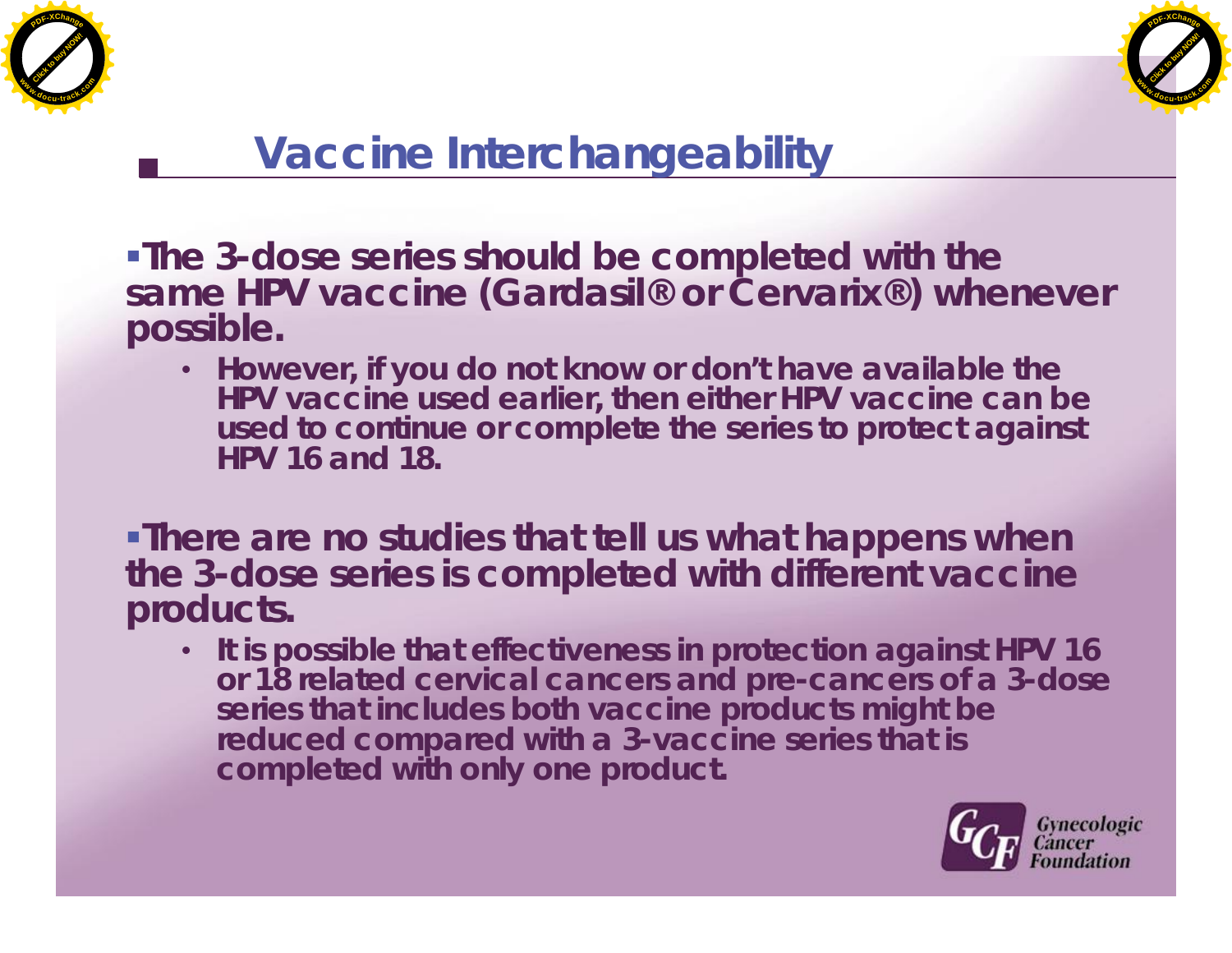



### **Vaccine Interruption**

- **The vaccines are given in 3 doses.**
	- **Ideally, these are given within 6 months of the first with the first dose at month 0, the second dose at month 1-2 and the third dose at month 6.**
- **If you miss the recommended time for the second or third dose, get the next dose as soon as convenient.**
	- **You will likely still get all or most of the same protection that you would have gotten had you followed the recommended schedule.**
- **For protection against HPV 6 or 11 related genital warts, a vaccination series with less than three doses of Gardasil® the vaccine protects against genital warts might provide less protection than a complete three dose series.**

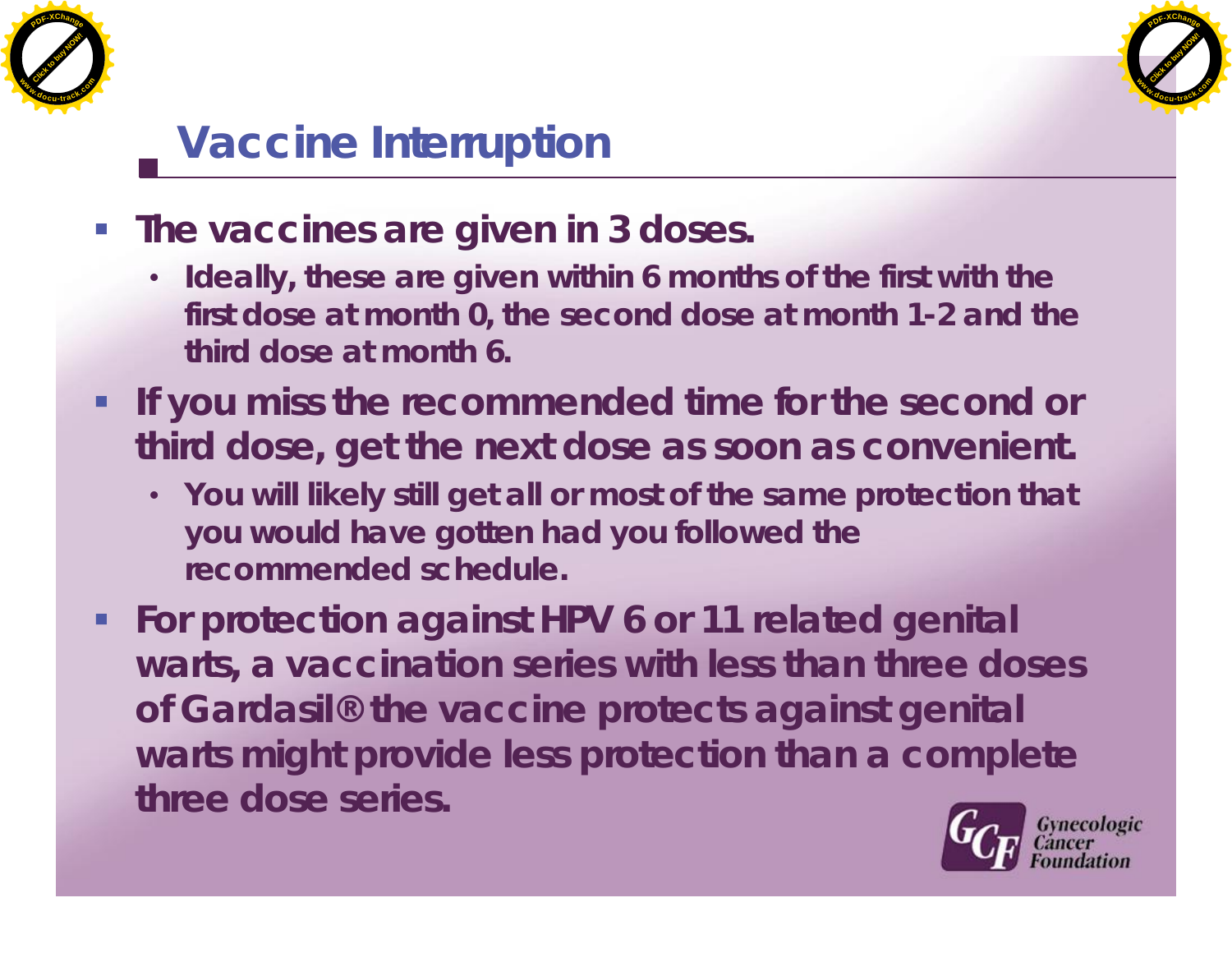



# **Abnormal Pap Tests & the Vaccines**

- **If you have ever had an abnormal Pap result, you have likely been exposed to HPV and may be chronically infected with HPV.**
- **While you can still receive an HPV vaccine, it is not likely to be as effective.**

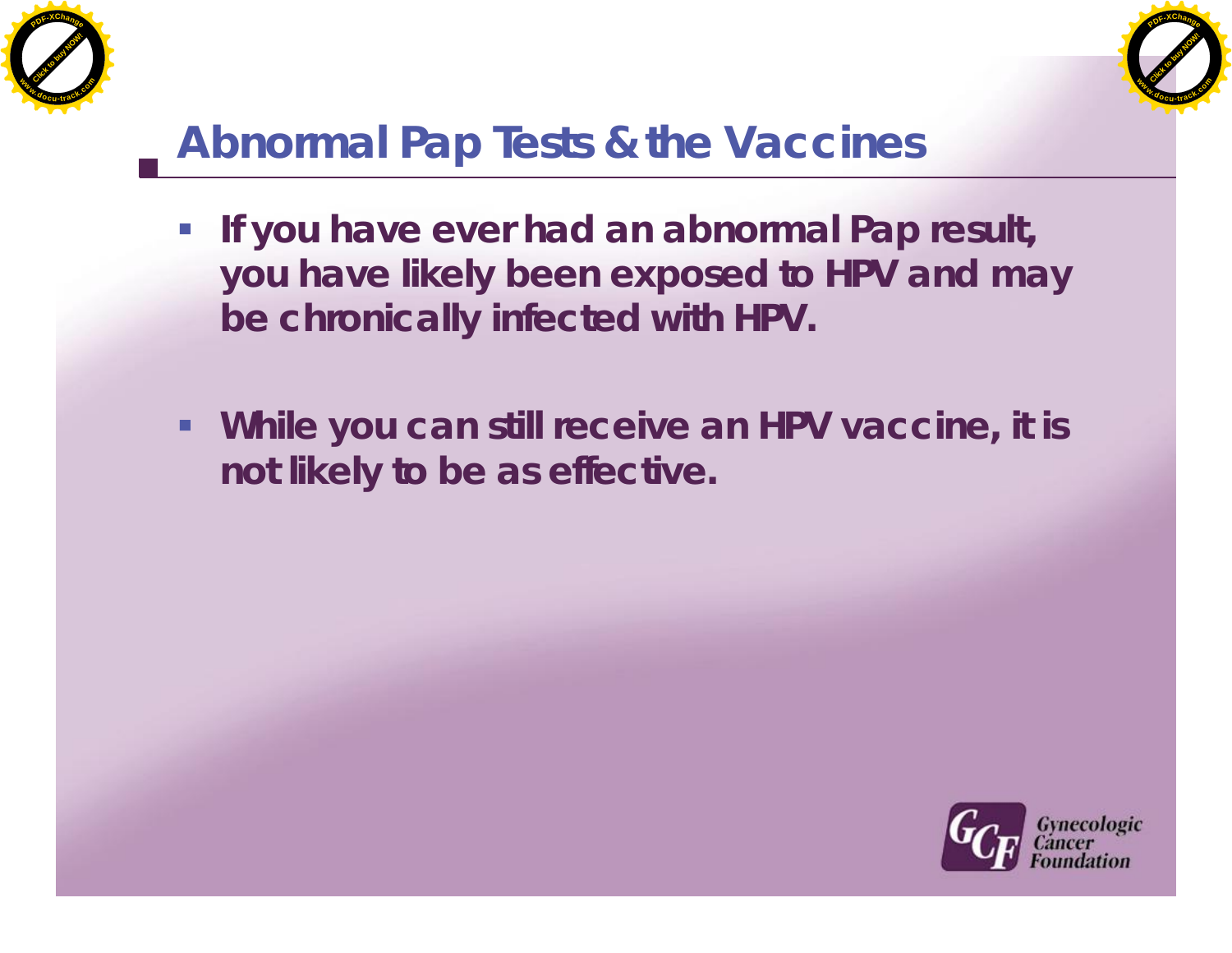



### **Older than 26**

- **Cervical cancer vaccines are not FDA approved for women over the age of 26.**
- **Since the benefit to HPV vaccination for women over 26 has not been proven, your insurance carrier may not pay for the vaccine.**
- **Regular Pap tests and gynecology visits will still effectively reduce your risk for cervical cancer.**

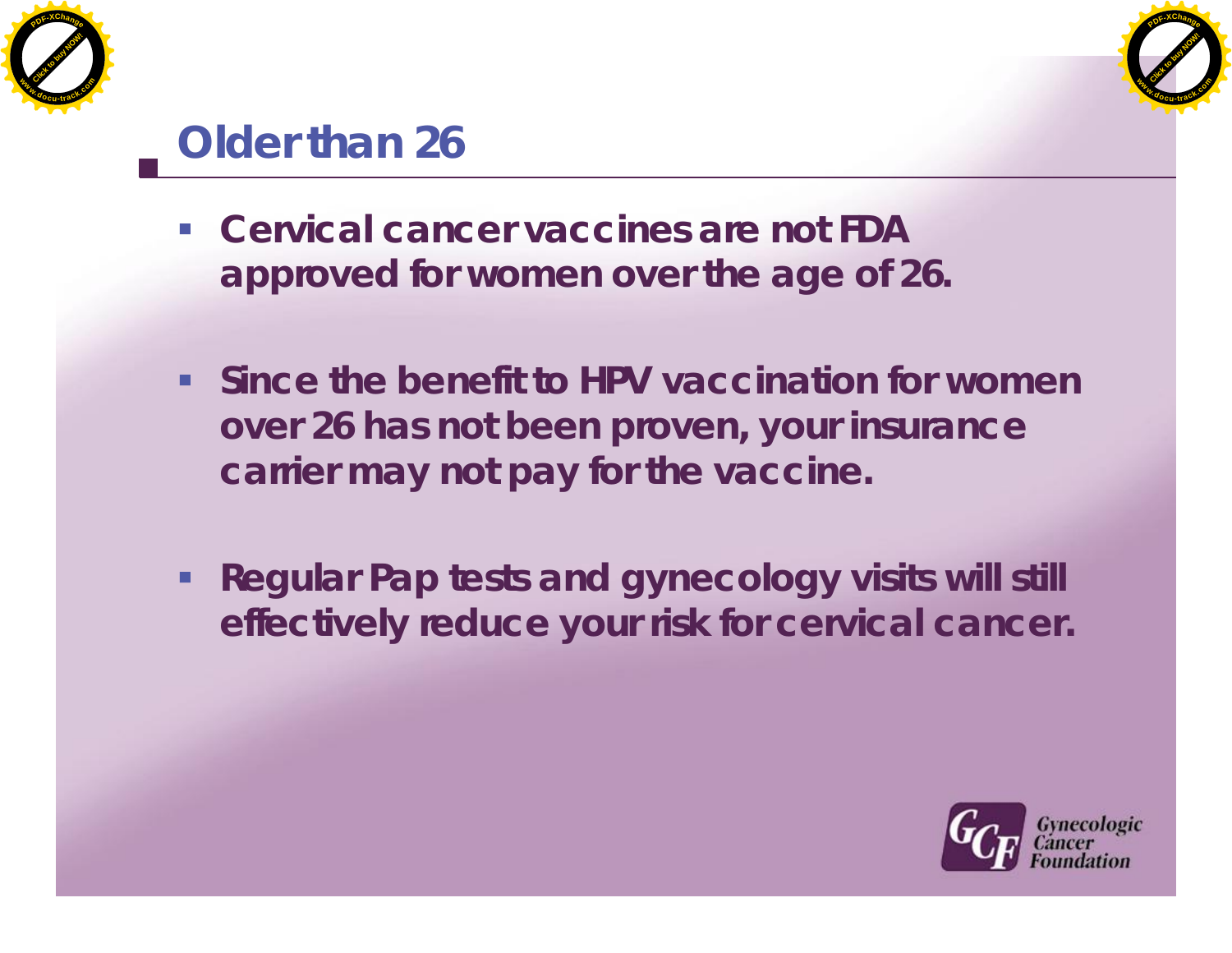



#### **Side Effects of Vaccines**

- **The risks of receiving a cervical cancer vaccine are minimal and similar to other vaccines.**
- **The most common reported side effects are:**
	- **Redness and soreness where the shot is given.**
	- **Headaches (like when you have a cold or fever).**
	- **Fever.**

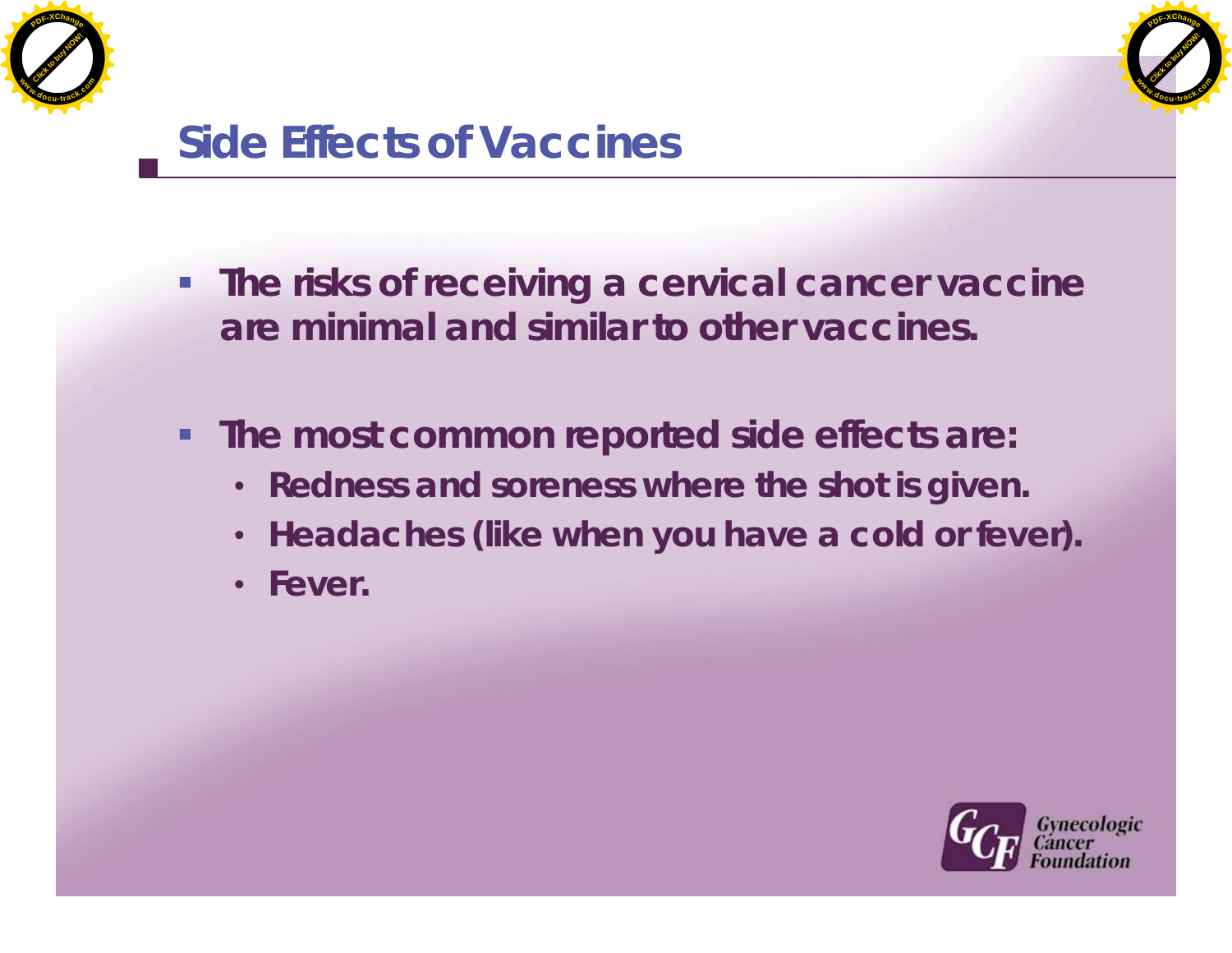



#### **Severe Side Effects**

- **Please seek emergency medical care if the following symptoms occur:**
	- **Difficulty Breathing**
	- **Severe Allergic Reaction (e.g. Severe Rash, High Fever)**



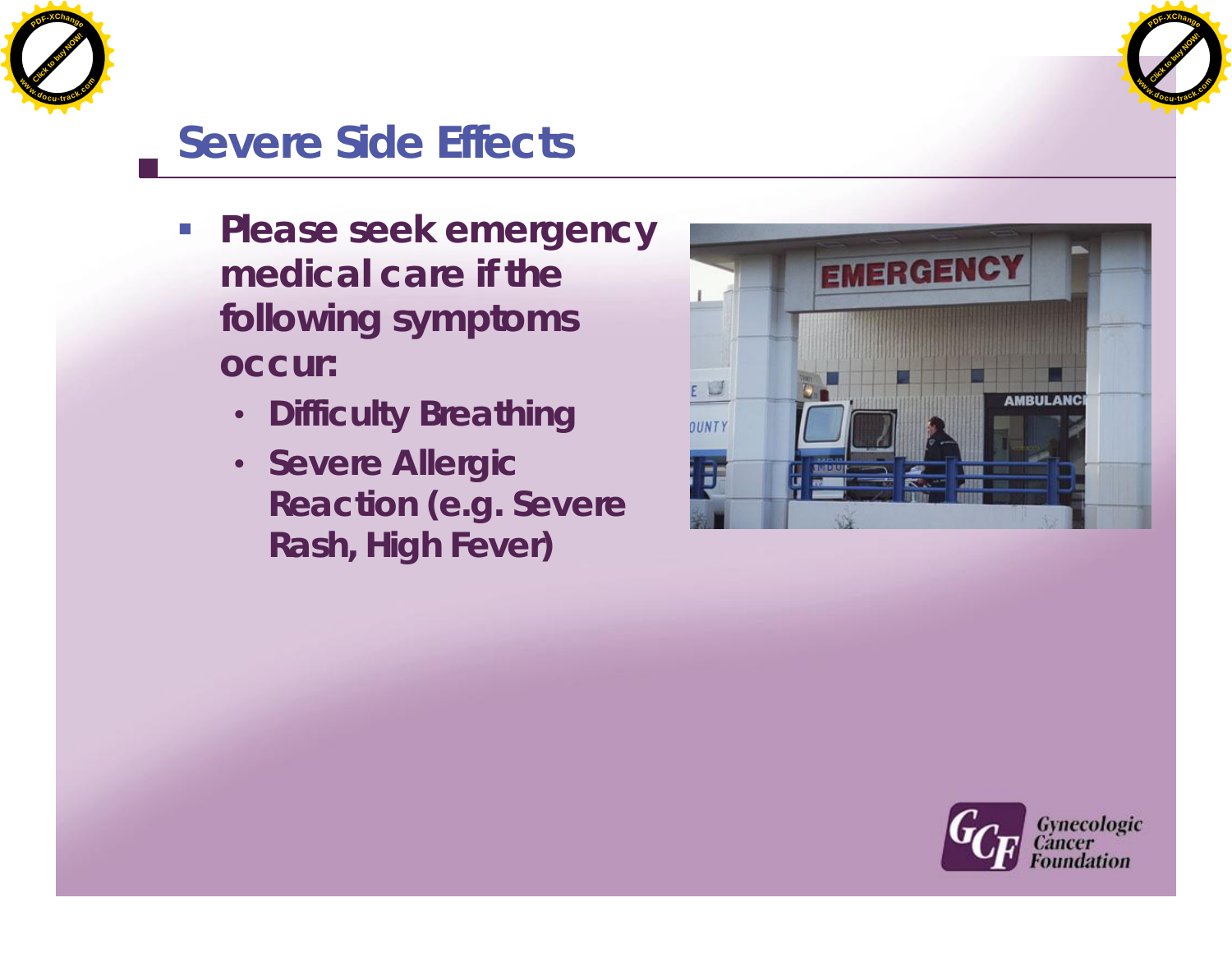



### **Who Should NOT Receive the Vaccines**

- **You should not receive the vaccine today if you are:**
	- **Very Sick**
	- **Allergic to Yeast**
	- **Pregnant**
	- **Trying to become pregnant**



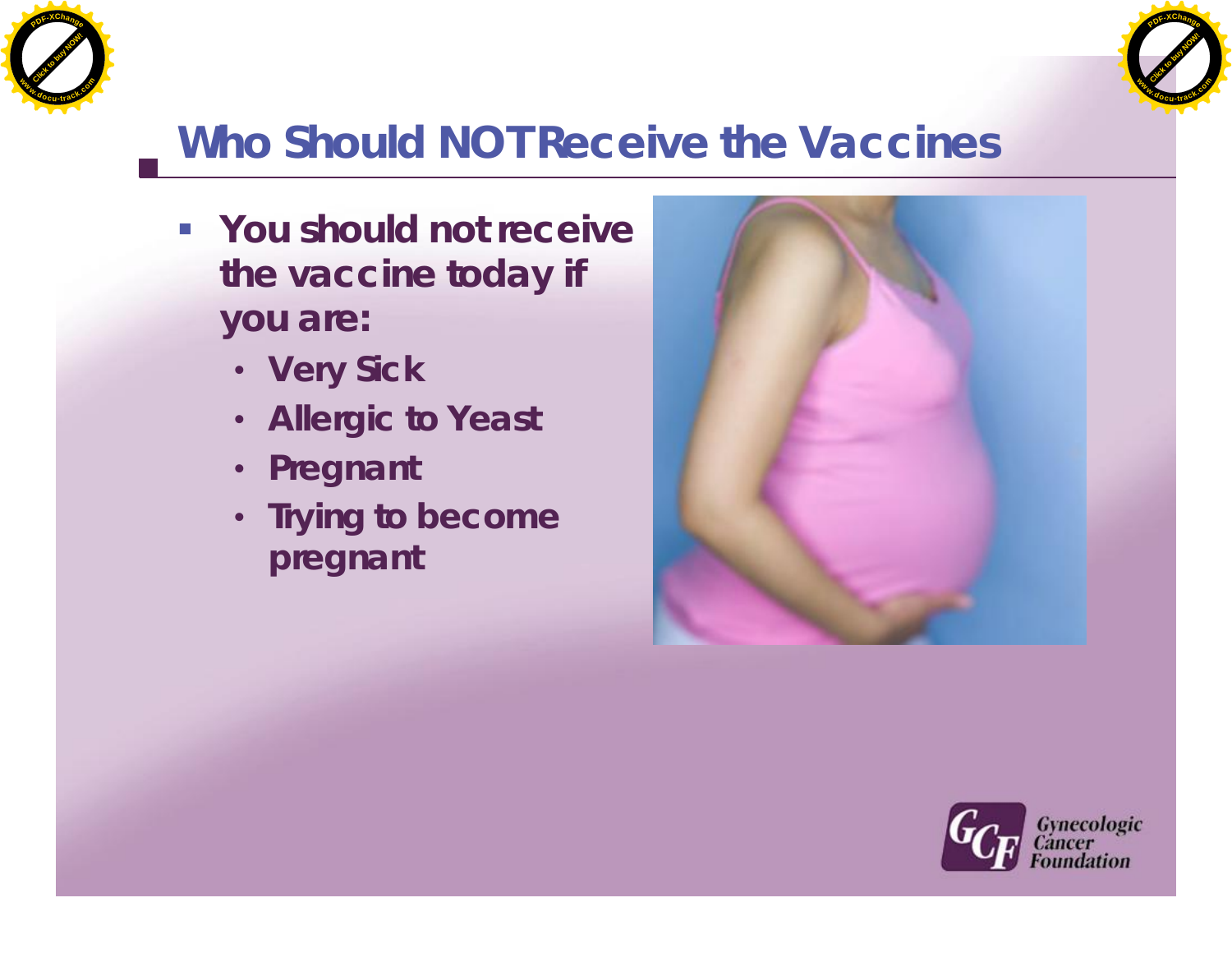



#### **Follow-up after Vaccination**



- **You must continue to get regular Pap test followup.**
	- **Even though you have been vaccinated, you should still practice safe sex (condom use) or abstinence to protect yourself from HPV infection and other infections that are transmitted through sex.**